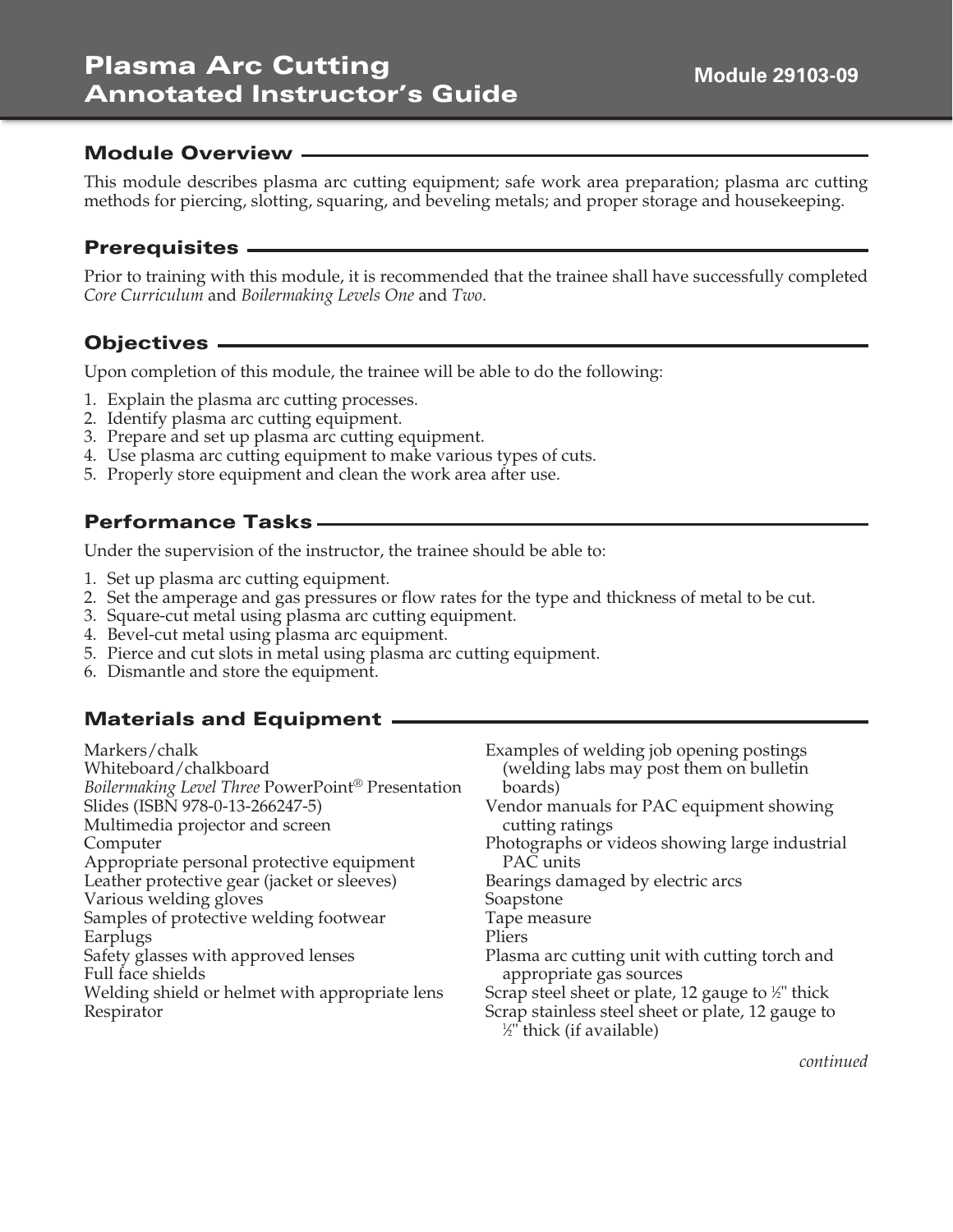Scrap aluminum plate,  $\frac{3}{6}$ " to  $\frac{1}{2}$ " thick (if available) Wire brush

Chipping hammer

Workpiece damaged by improper gas or current settings

Examples of good and bad cuts produced by plasma arc cutting Module Examinations\* Performance Profile Sheets\*

\* Single-module AIG purchases include the printed exam and performance task sheet. If you have purchased the perfect-bound version of this title, download these materials from the IRC using your access code.

## Safety Considerations

Ensure that the trainees are equipped with appropriate personal protective equipment and know how to use it properly. Emphasize the special safety precautions associated with welding because of the added potential for fire, burns, respiratory problems, and electrical shock. Ensure that trainees are briefed on shop safety procedures.

#### Additional Resources

This module presents thorough resources for task training. The following resource material is suggested for further study.

*Recommended Practices for Plasma Arc Cutting,* Latest Edition. Miami, FL: The American Welding Society.

## Teaching Time for this Module

An outline for use in developing your lesson plan is presented below. Note that each Roman numeral in the outline equates to one session of instruction. Each session has a suggested time period of  $2\frac{1}{2}$  hours. This includes 10 minutes at the beginning of each session for administrative tasks and one 10-minute break during the session. Approximately 71 ⁄2 hours are suggested to cover *Plasma Arc Cutting.* You will need to adjust the time required for testing based on your class size and resources. Because laboratories often correspond to Performance Tasks, the proficiency of the trainees may be noted during these exercises for Performance Testing purposes.

**Topic Planned Time Session I. Introduction; Plasma Arc Cutting Processes and Equipment** A. Introduction B. Plasma Arc Cutting Process C. Plasma Arc Cutting Equipment D. Preparing the Work Area for PAC E. Setting Up PAC Equipment F. PT/Laboratory Have trainees practice setting up PAC equipment and setting the amperage and gas pressures or flow rates for the type and thickness of metal to be cut. This laboratory corresponds to Performance Tasks 1 and 2.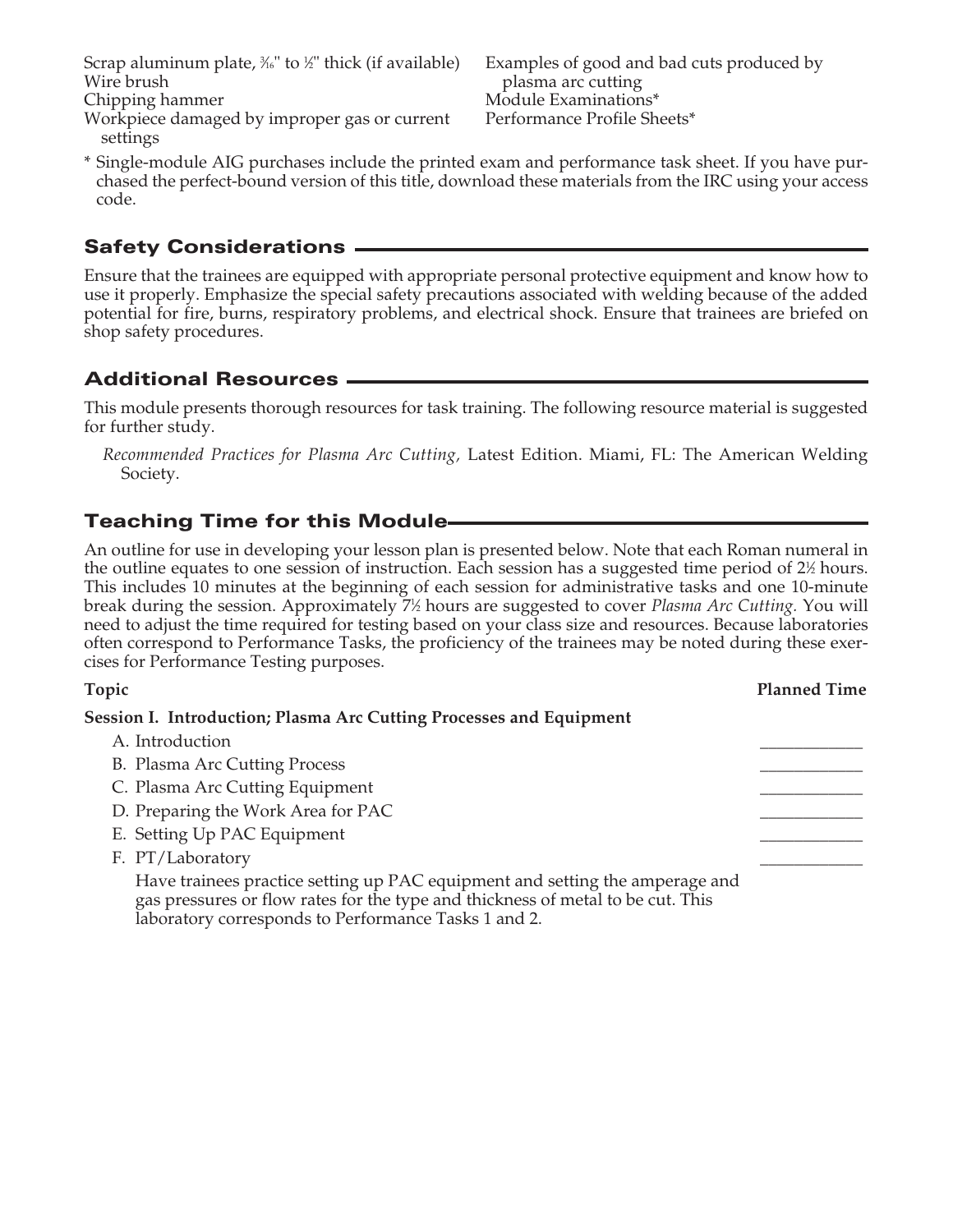#### **Session II. Operation of Plasma Arc Cutting Equipment**

- A. Operating PAC Equipment
	- 1. Square-Cutting Metal
	- 2. Bevel-Cutting Metal
	- 3. Piercing and Slot-Cutting Metal
- B. PT/Laboratory

 Have trainees practice operating PAC equipment. This laboratory corresponds to Performance Tasks 3 through 5.

#### **Session III. Equipment Storage and Maintenance; Repair; Review and Testing**

- A. Proper Equipment Storage and Housekeeping
- B. PT/Laboratory

 Have trainees practice dismantling and storing the equipment. This laboratory corresponds to Performance Task 6.

- C. Repair of Plasma Arc Cutting Equipment
- D. Module Review
- E. Module Examination
	- 1. Trainees must score 70% or higher to receive recognition from NCCER.
	- 2. Record the testing results on Training Report Form 200, and submit the results to the Training Program Sponsor.
- F. Performance Testing
	- 1. Trainees must complete each task to the satisfaction of the instructor to receive recognition from NCCER. If applicable, proficiency noted during laboratory exercises can be used to satisfy the performance testing requirements.
	- 2. Record the testing results on Training Report Form 200 and submit the results to the Training Program Sponsor.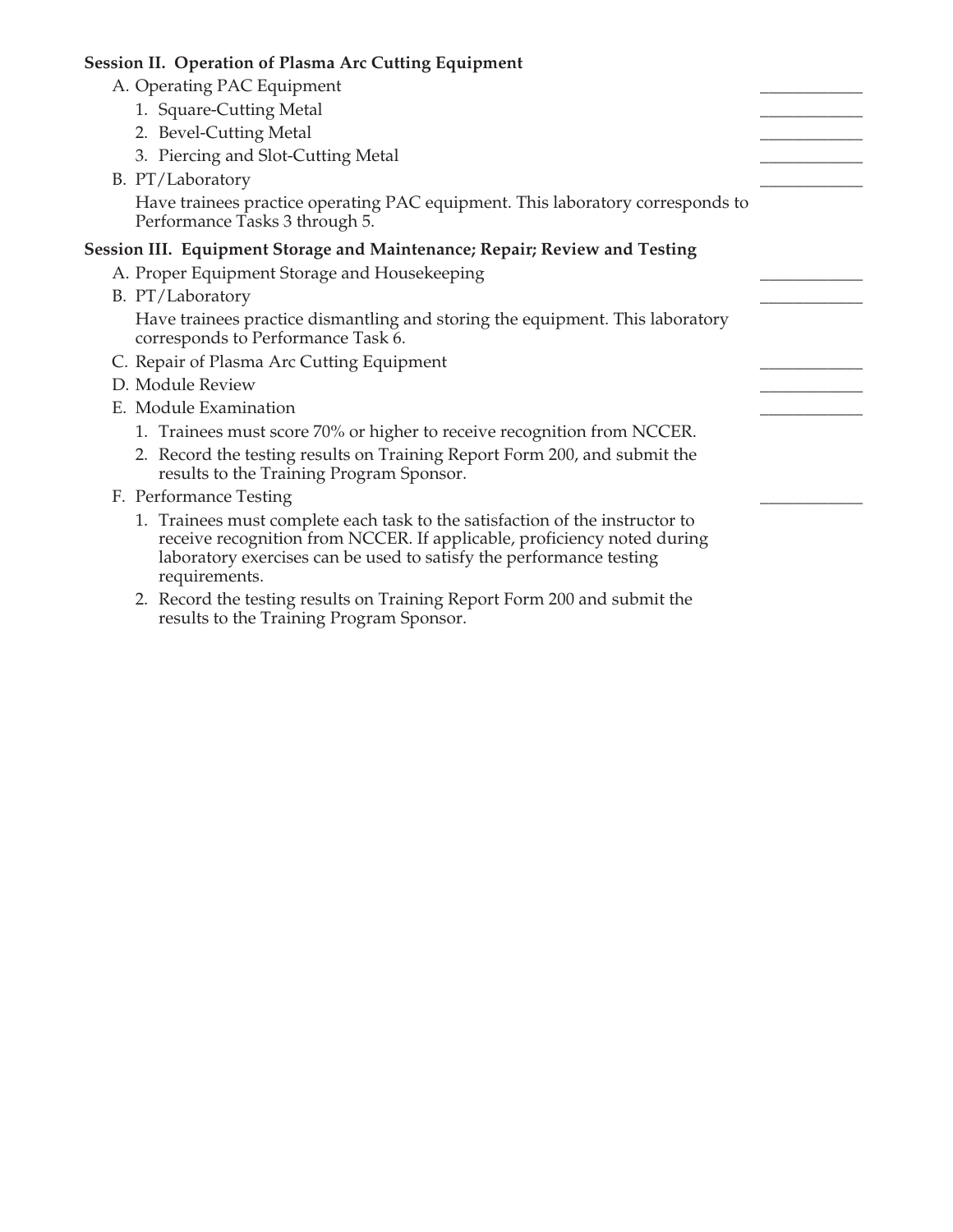#### **Module 34301-11**

#### Module Overview

This module introduces the trainee to maintenance and safety procedures for boiler pressure components.

#### Objectives

Upon completion of this module, the trainee will be able to do the following:

- 1. Identify the pressure components of a boiler and their locations.
- 2. Explain the procedures required to repair the pressure components of a boiler.

#### Performance Task

Under the supervision of the instructor, the trainee should be able to do the following:

1. Identify the pressure components of a boiler and their locations.

#### Materials and Equipment

Markers/chalk Pencils and scratch paper Whiteboard/chalkboard *Boilermaking Level Three* PowerPoint® Presentation Slides (ISBN 978-0-13-266247-5) Multimedia projector and screen Computer Appropriate personal protective equipment MSDS for a typical cleaning chemical If possible, all or any of the following:

Access to a boiler area and a maintenance shop that has boiler parts or equipment in for maintenance or repair A moisture separator or a section of one Access to a section of tubing that has been removed for testing, such as a maintenance area A section of tubing with creep, cracks, or other damage Module Examinations\* Performance Profile Sheets\*

\* Single-module AIG purchases include the printed exam and performance task sheet. If you have purchased the perfect-bound version of this title, download these materials from the IRC using your access code.

#### Safety Considerations

Ensure that the trainees are equipped with appropriate personal protective equipment and know how to use it properly. Review safety guidelines associated with working on or around boiler pressure components. Emphasize the importance of proper housekeeping.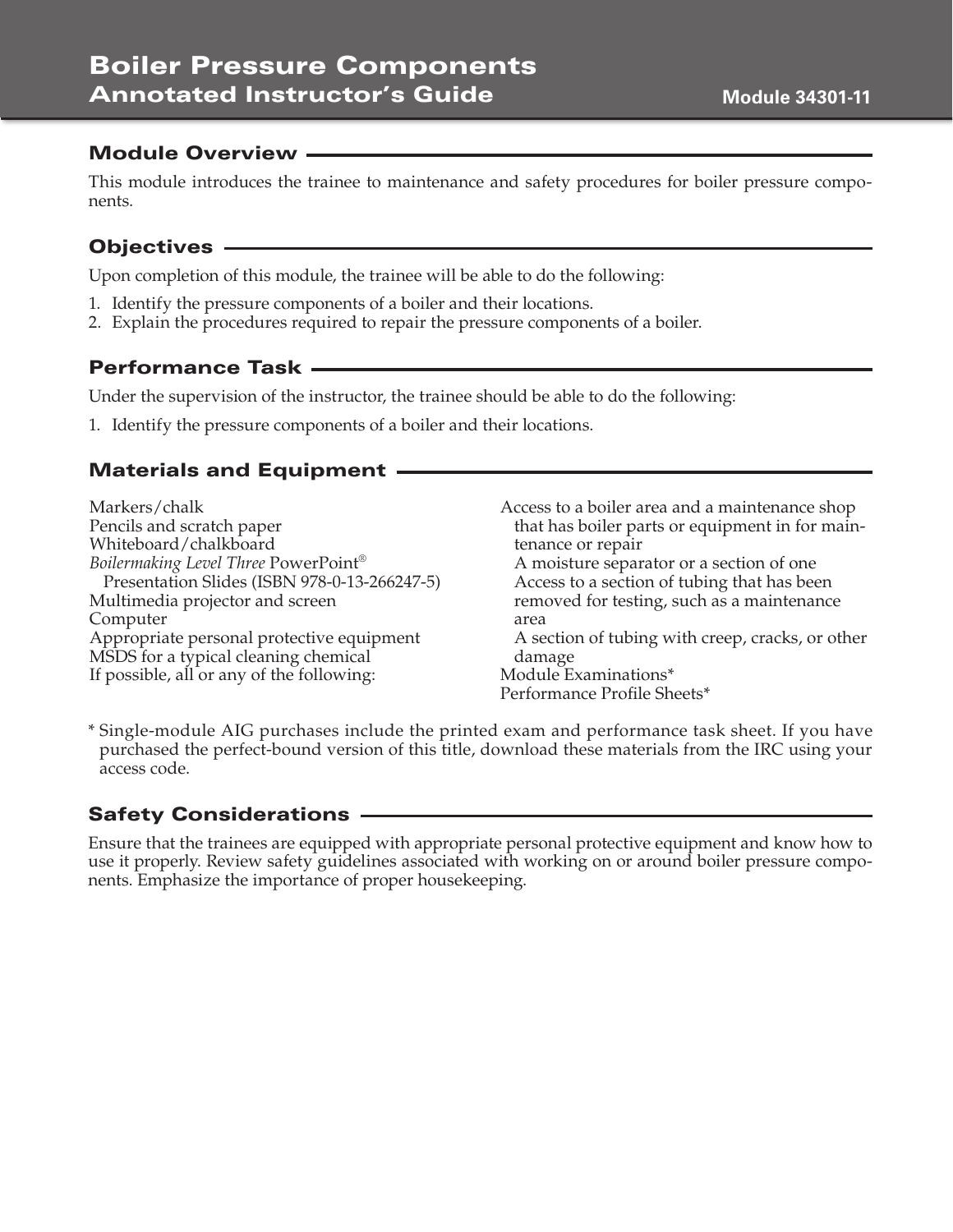# Additional Resources

This module presents thorough resources for task training. The following resource material is suggested for further study.

*Steam, Its Generation and Use*. S.C. Stultz and J.B. Kitto. Barberton, OH: The Babcock and Wilcox Company.

*The Control of Boilers*. Research Triangle Park, NC: International Society of Automation.

*Boiler Operator's Handbook*, 2005. Kenneth E. Heselton, PE, CEM. Fairmont Press, Inc: Librun, GA.

*The Procedure Handbook of Arc Welding*, 2000. Cleveland, OH: The James F. Lincoln Arc Welding Foundation.

*Welding Handbook*, 2001. Miami, FL: The American Welding Society.

*The Dearman System Handbook*, 2008. Tulsa, OK: The Mathey Dearman Company.

# Teaching Time for This Module

An outline for use in developing your lesson plan is presented below. Note that each Roman numeral in the outline equates to one session of instruction. Each session has a suggested time period of 2½ hours. This includes 10 minutes at the beginning of each session for administrative tasks and one 10-minute break during the session. Approximately 25 hours are suggested to cover *Boiler Pressure Components*. You will need to adjust the time required for hands-on activity and testing based on your class size and resources. Because laboratories often correspond to Performance Tasks, the proficiency of the trainees may be noted during these exercises for Performance Testing purposes.

| Topic                                                           | <b>Planned Time</b> |
|-----------------------------------------------------------------|---------------------|
| <b>Sessions I and II. Introduction; Steam Drum; Economizers</b> |                     |
| A. Introduction                                                 |                     |
| <b>B.</b> Steam Drum                                            |                     |
| 1. Steam Drum Characteristics                                   |                     |
| 2. Downcomers                                                   |                     |
| 3. Mud Drum                                                     |                     |
| 4. Riser Tubes                                                  |                     |
| 5. Furnace Walls                                                |                     |
| 6. Moisture Separators                                          |                     |
| 7. General Maintenance Procedures                               |                     |
| C. Economizers                                                  |                     |
| 1. Types of Economizers                                         |                     |
| 2. General Maintenance Procedures                               |                     |
| <b>Sessions III and IV. Furnaces; Superheaters</b>              |                     |
| A. Furnaces                                                     |                     |
| 1. Advantages of Water-Cooled Furnaces                          |                     |
| 2. Furnace Maintenance                                          |                     |
| <b>B.</b> Superheaters                                          |                     |
| 1. Advantages of Superheating                                   |                     |
| 2. Superheater Types                                            |                     |
| 3. Relationships in Superheater Design                          |                     |
| 4. General Maintenance Procedures for Superheaters              |                     |
|                                                                 |                     |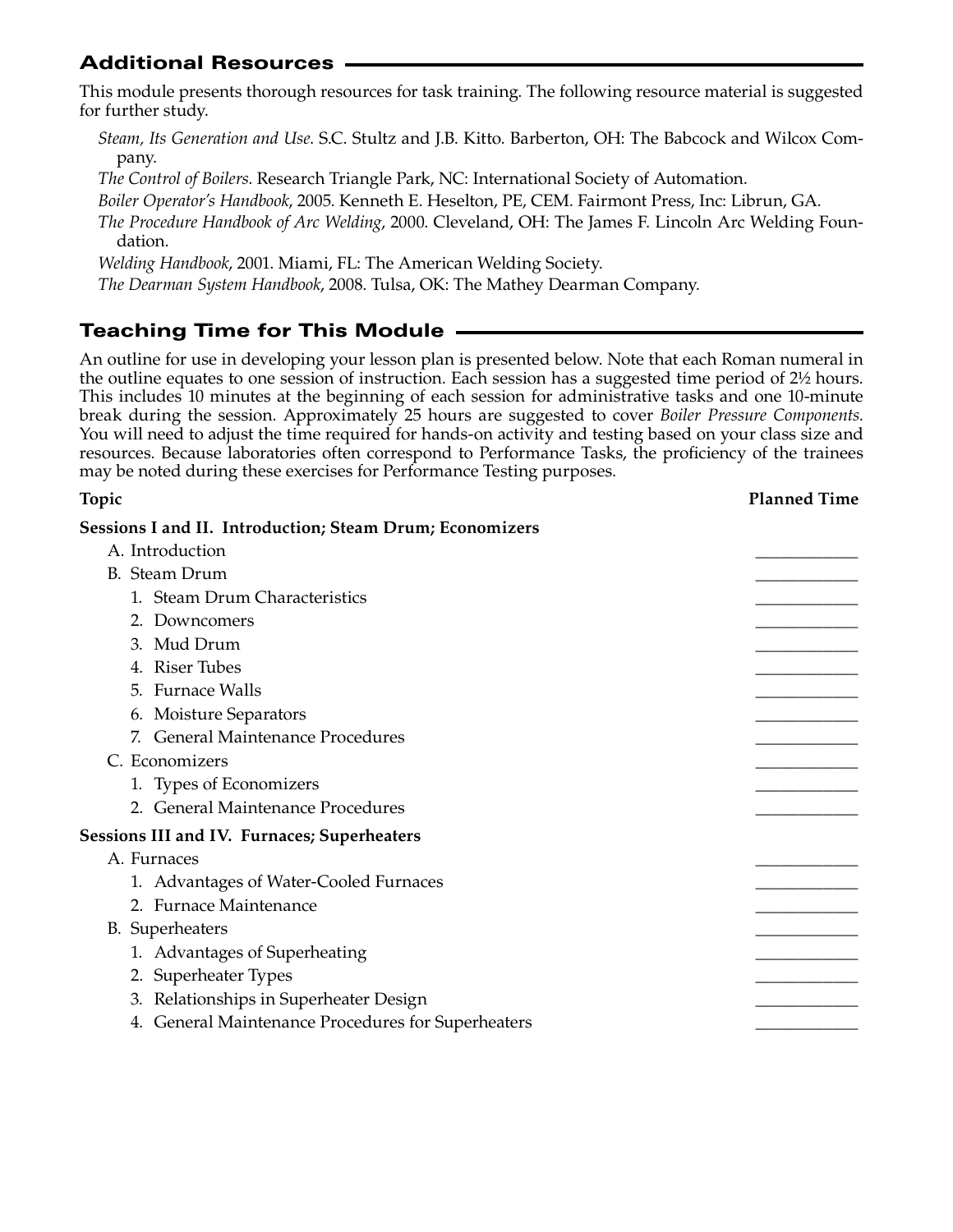# **Sessions V and VI. Reheaters; Attemperation**

| A. Reheaters                                                                                                                                                                                                                                   |  |
|------------------------------------------------------------------------------------------------------------------------------------------------------------------------------------------------------------------------------------------------|--|
| 1. Basic Design                                                                                                                                                                                                                                |  |
| 2. General Maintenance Procedures for Reheaters                                                                                                                                                                                                |  |
| B. Attemperation                                                                                                                                                                                                                               |  |
| 1. Attemperators                                                                                                                                                                                                                               |  |
| 2. Universal Pressure (UP) Boiler Attemperator Applications                                                                                                                                                                                    |  |
| 3. General Maintenance Procedures                                                                                                                                                                                                              |  |
| Sessions VII and VIII. Internal Headers; Boiler Drains;<br><b>Heat Recovery Steam Generator (HRSG)</b>                                                                                                                                         |  |
| A. Internal Headers                                                                                                                                                                                                                            |  |
| 1. Boiler Tubing                                                                                                                                                                                                                               |  |
| 2. Headers                                                                                                                                                                                                                                     |  |
| 3. Protection of Drums and Headers                                                                                                                                                                                                             |  |
| 4. Headers and Piping                                                                                                                                                                                                                          |  |
| 5. Maintenance Procedures for Boiler Tubes                                                                                                                                                                                                     |  |
| <b>B.</b> Boiler Drains                                                                                                                                                                                                                        |  |
| C. Heat Recover Steam Generator (HRSG)                                                                                                                                                                                                         |  |
| 1. Overview of HRSGs                                                                                                                                                                                                                           |  |
| 2. Maintenance of HRSGs                                                                                                                                                                                                                        |  |
| <b>Session IX. Traceability and Accountability</b>                                                                                                                                                                                             |  |
| A. Traceability and Accountability                                                                                                                                                                                                             |  |
| 1. Materials                                                                                                                                                                                                                                   |  |
| 2. Welding                                                                                                                                                                                                                                     |  |
| 3. Assembly Traceability and Accountability                                                                                                                                                                                                    |  |
| B. PT/Laboratory                                                                                                                                                                                                                               |  |
| Have trainees identify the pressure components of a boiler and their locations.<br>This laboratory corresponds to Performance Task 1.                                                                                                          |  |
| <b>Session X. Review and Testing</b>                                                                                                                                                                                                           |  |
| A. Review                                                                                                                                                                                                                                      |  |
| B. Module Examination                                                                                                                                                                                                                          |  |
| 1. Trainees must score 70% or higher to receive recognition from NCCER.                                                                                                                                                                        |  |
| 2. Record the testing results on Training Report Form 200 and submit the<br>results to the Training Program Sponsor.                                                                                                                           |  |
| C. Performance Testing                                                                                                                                                                                                                         |  |
| 1. Trainees must perform each task to the satisfaction of the instructor to<br>receive recognition from NCCER. If applicable, proficiency noted during<br>laboratory exercises can be used to satisfy the Performance Testing<br>requirements. |  |
| 2. Record the testing results on Training Report Form 200 and submit the<br>results to the Training Program Sponsor.                                                                                                                           |  |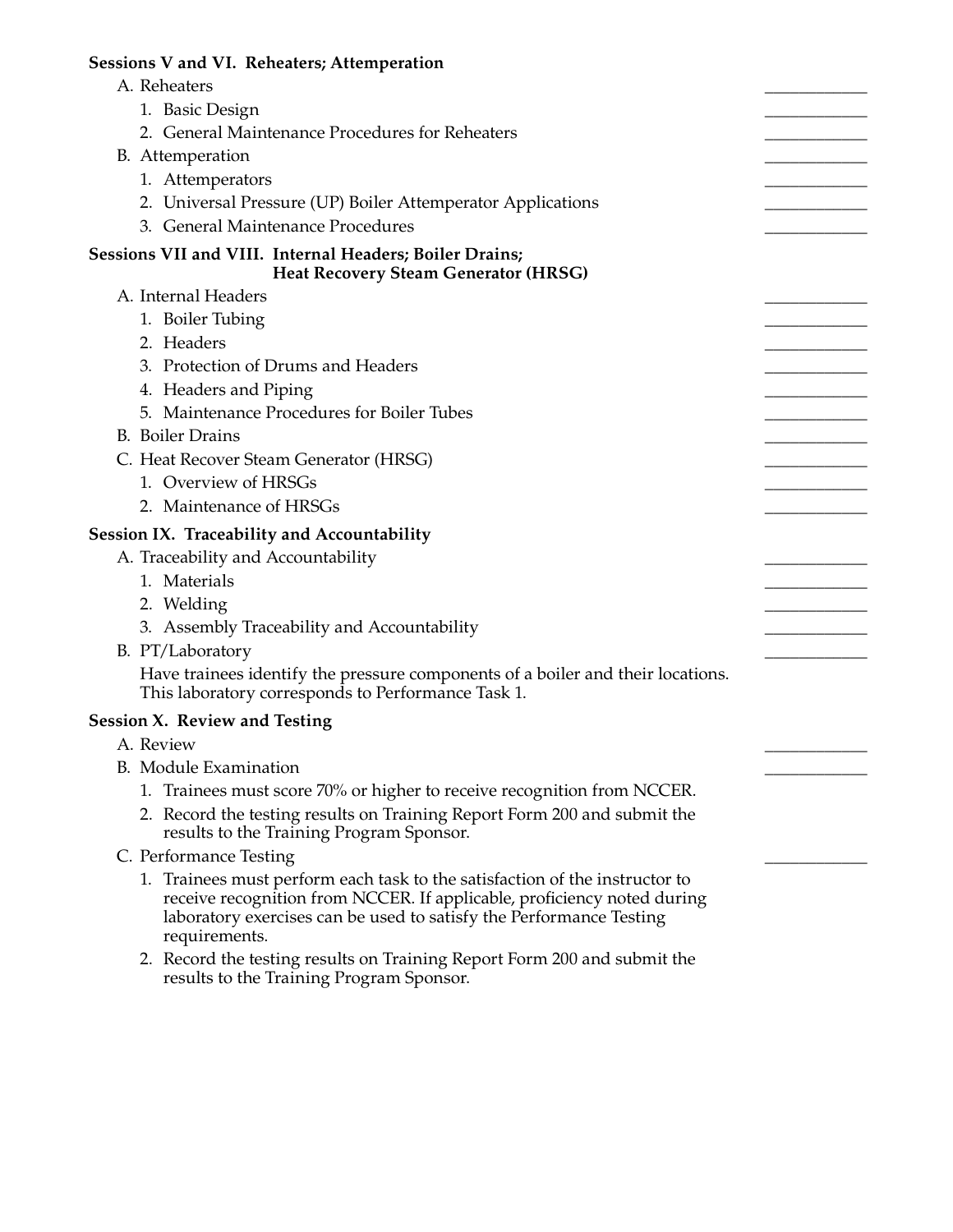#### **Module 34302-11**

#### Module Overview

This module introduces the trainee to boiler theory of operation, construction, nonpressure components and their general maintenance.

#### Objectives

Upon completion of this module, the trainee will be able to do the following:

- 1. Identify the nonpressure components of a boiler and their locations.
- 2. Explain the procedures required to repair the nonpressure components of a boiler.

#### Performance Task

Under the supervision of the instructor, the trainee should be able to do the following:

1. Identify the nonpressure components of a boiler and their locations.

#### Materials and Equipment

Markers/chalk Pencils and scratch paper Whiteboard/chalkboard *Boilermaking Level Three* PowerPoint® Presentation Slides (ISBN 978-0-13-266247-5) Multimedia projector and screen Computer Appropriate personal protective equipment If possible, access to the following: Boiler system and furnace area Boiler system air heaters and ducting

A collection of new and used or damaged ducting seals and gaskets Maintenance shop where boiler and burner system parts might be found Boiler and furnace computer control area Module Examinations\* Performance Profile Sheets\*

\* Single-module AIG purchases include the printed exam and performance task sheet. If you have purchased the perfect-bound version of this title, download these materials from the IRC using your access code.

#### Safety Considerations

Ensure that the trainees are equipped with appropriate personal protective equipment and know how to use it properly. Review safety guidelines associated with working around boilers and on boiler nonpressure components. Emphasize the importance of proper housekeeping.

#### Additional Resources

This module presents thorough resources for task training. The following resource material is suggested for further study.

*Steam, Its Generation and Use*. S.C. Stultz and J.B. Kitto. Barberton, OH: The Babcock and Wilcox Company.

*The Control of Boilers*. S.G. Dukelow. Research Triangle Park, NC: International Society of Automation.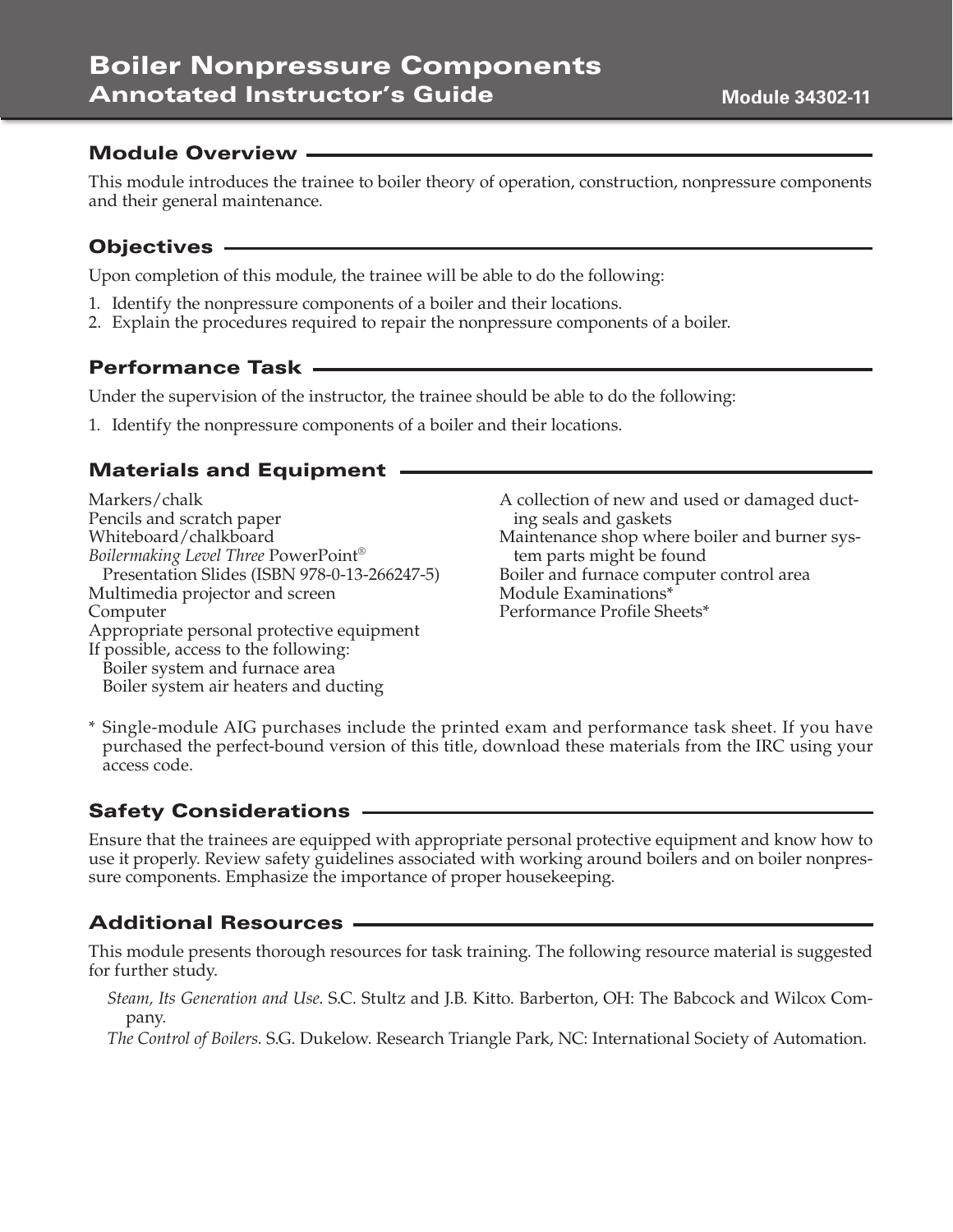# Teaching Time for This Module

An outline for use in developing your lesson plan is presented below. Note that each Roman numeral in the outline equates to one session of instruction. Each session has a suggested time period of 2½ hours. This includes 10 minutes at the beginning of each session for administrative tasks and one 10-minute break during the session. Approximately 15 hours are suggested to cover *Boiler Nonpressure Components*. You will need to adjust the time required for hands-on activity and testing based on your class size and resources. Because laboratories often correspond to Performance Tasks, the proficiency of the trainees may be noted during these exercises for Performance Testing purposes.

**Topic Planned Time**

| <b>Session I. Introduction; Air Heaters</b>                                                                                              |  |
|------------------------------------------------------------------------------------------------------------------------------------------|--|
| A. Introduction                                                                                                                          |  |
| <b>B.</b> Air Heaters                                                                                                                    |  |
| 1. Recuperative Air Heaters                                                                                                              |  |
| 2. Regenerative Air Heaters                                                                                                              |  |
| 3. Air Heater Maintenance                                                                                                                |  |
| 4. Applications                                                                                                                          |  |
| Sessions II and III. Ductwork Shapes; Ductwork Controls; Fuel Systems                                                                    |  |
| A. Ductwork Shapes and Sizes                                                                                                             |  |
| 1. Seals                                                                                                                                 |  |
| 2. Bellows                                                                                                                               |  |
| 3. Ductwork Maintenance                                                                                                                  |  |
| <b>B.</b> Ductwork Controls                                                                                                              |  |
| 1. Dampers                                                                                                                               |  |
| 2. Damper Maintenance                                                                                                                    |  |
| C. Fuel Systems                                                                                                                          |  |
| 1. Fluid Fuel Systems                                                                                                                    |  |
| 2. Fuel System Maintenance                                                                                                               |  |
| <b>Sessions IV and V. Burners</b>                                                                                                        |  |
| A. Burners                                                                                                                               |  |
| 1. Coal Burners                                                                                                                          |  |
| 2. Biomass and Waste Burners                                                                                                             |  |
| 3. Oil and Gas Burners                                                                                                                   |  |
| 4. Liquor Guns                                                                                                                           |  |
| 5. Igniters                                                                                                                              |  |
| 6. Burner and Igniter Maintenance                                                                                                        |  |
| B. P/T Laboratory                                                                                                                        |  |
| Have trainees identify the nonpressure components of a boiler and their<br>locations. This laboratory corresponds to Performance Task 1. |  |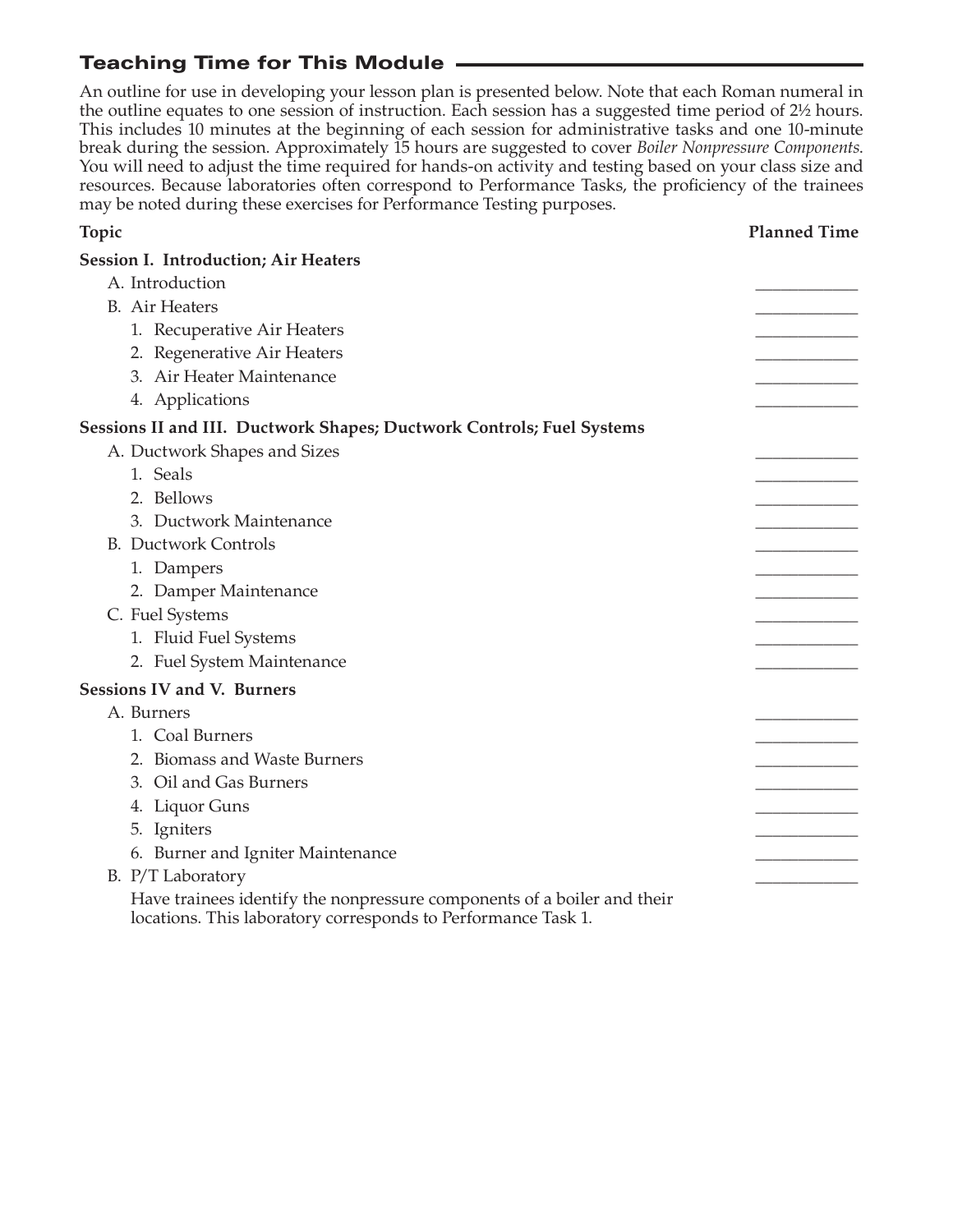#### **Session VI. Review and Testing**

- A. Review \_\_\_\_\_\_\_\_\_\_\_\_
- B. Module Examination
	- 1. Trainees must score 70% or higher to receive recognition from NCCER.
	- 2. Record the testing results on Training Report Form 200 and submit the results to the Training Program Sponsor.
- C. Performance Testing
	- 1. Trainees must perform each task to the satisfaction of the instructor to receive recognition from NCCER. If applicable, proficiency noted during laboratory exercises can be used to satisfy the Performance Testing requirements.
	- 2. Record the testing results on Training Report Form 200 and submit the results to the Training Program Sponsor.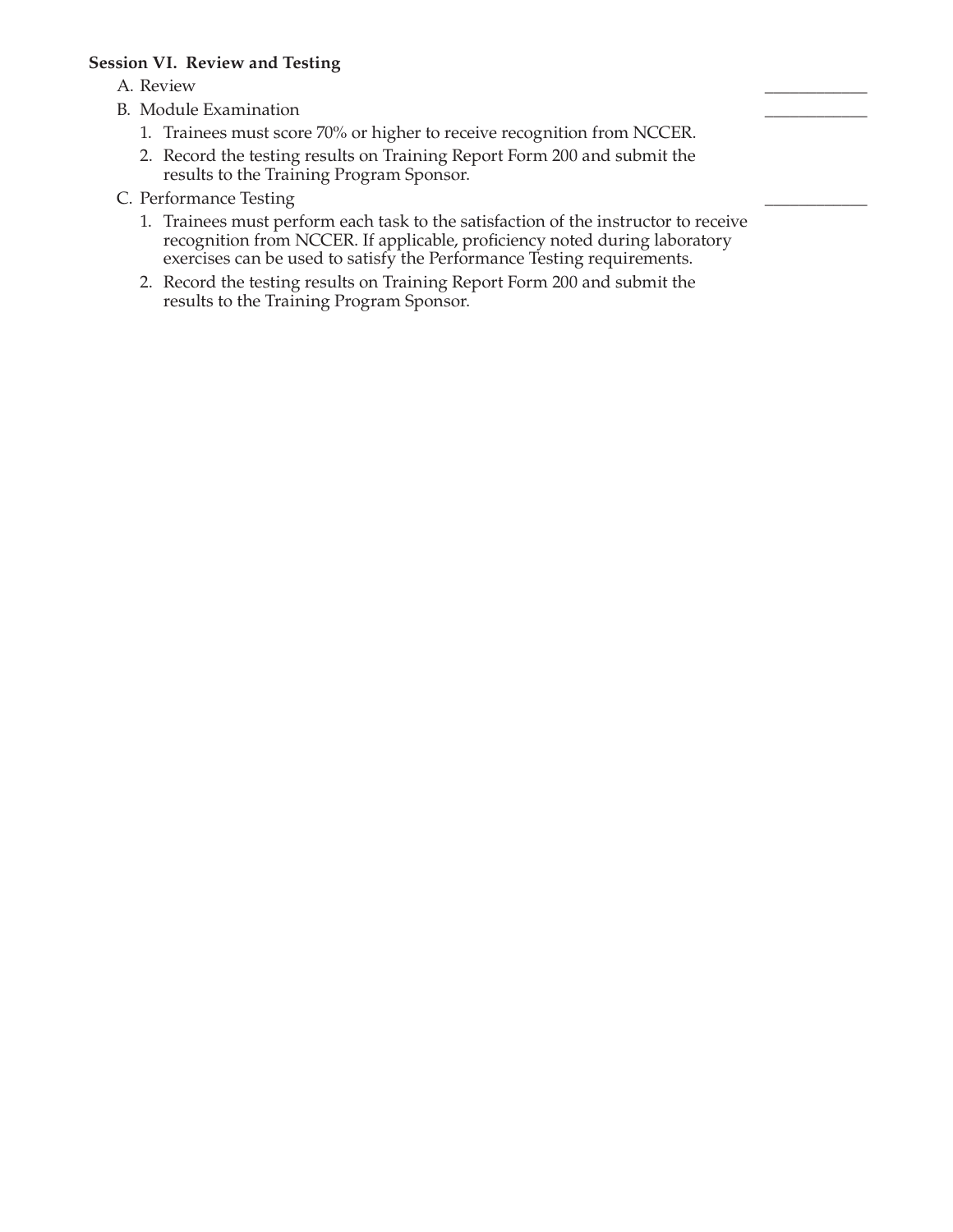#### Module Overview

This module introduces the trainee to the boiler support systems and maintenance required for proper operation.

#### Objectives

Upon completion of this module, the trainee will be able to do the following:

- 1. Identify and describe airflow systems.
- 2. Explain how solid fuels (coal, biomass, and trash) are used to fire furnaces.
- 3. Explain how a semi-solid fuel, such as black liquor, is used to fire furnaces.
- 4. Describe ash removal systems and their maintenance.
- 5. Explain the equipment used in environmental protection.
- 6. Identify and describe a feedwater system and blow down tank.

#### Performance Task

Under the supervision of the instructor, the trainee should be able to do the following:

- 1. Identify the process flow of the following:
	- Water system
	- Fuel system
	- Ash removal system
	- Feedwater system
	- Air flow system

#### Materials and Equipment .

Markers/chalk Pencils and scratch paper Whiteboard/chalkboard *Boilermaking Level Three* PowerPoint® Presentation Slides (ISBN 978-0-13-266247-5) Multimedia projector and screen Computer Appropriate personal protective equipment If possible, access to a facility with the following systems associated with a boiler system: Air flow system

Water system Fuel systems Black liquor system Ash removal system Feedwater system

Sufficient unmarked drawings of the following: Air flow system Water system Fuel system Black liquor system Ash removal system Feedwater system A fan with adjustable vanes Module Examinations\* Performance Profile Sheets\*

\* Single-module AIG purchases include the printed exam and performance task sheet. If you have purchased the perfect-bound version of this title, download these materials from the IRC using your access code.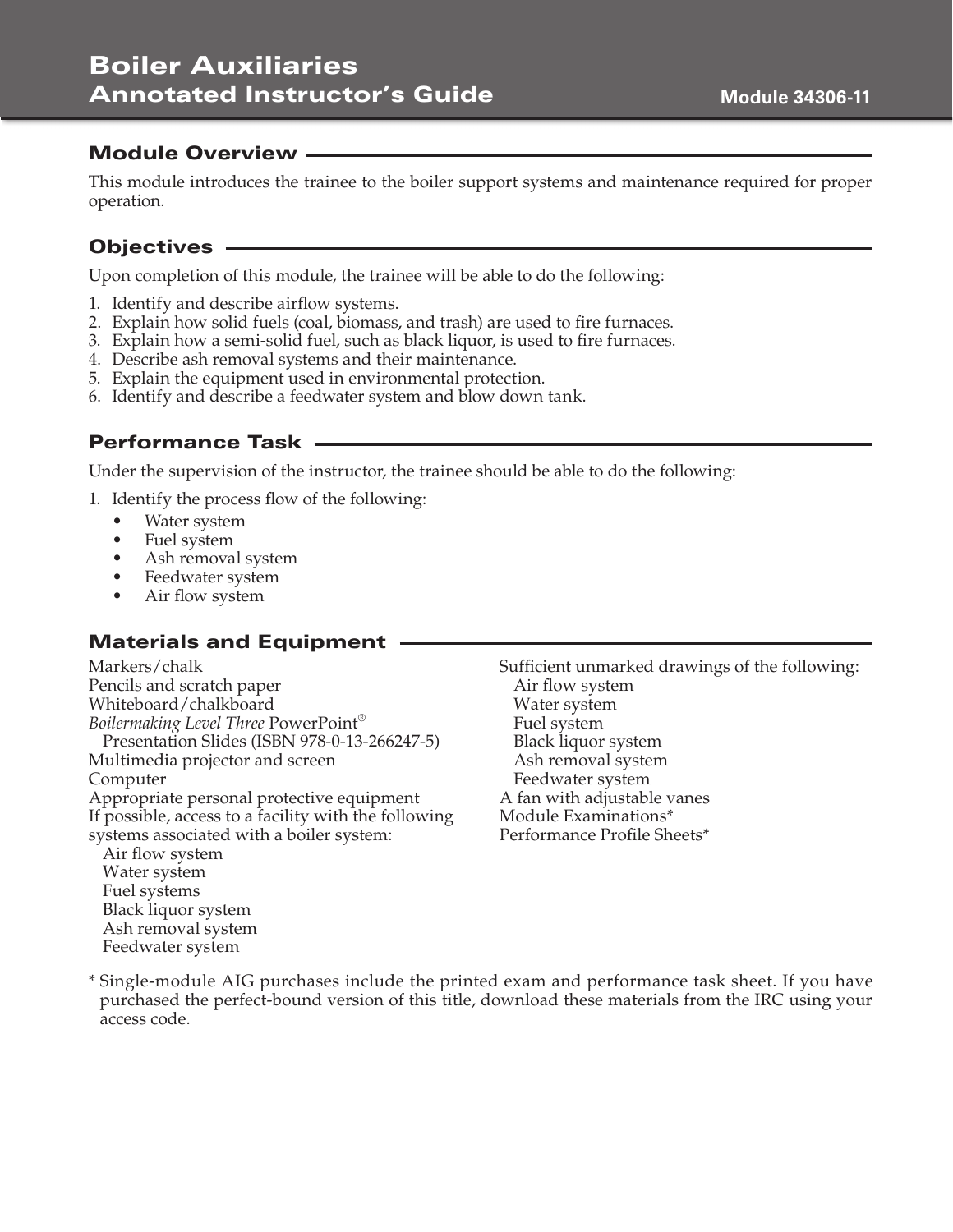## Safety Considerations

Ensure that the trainees are equipped with appropriate personal protective equipment and know how to use it properly. Review safety guidelines associated with working on boiler systems and any associated parts. Emphasize the importance of proper housekeeping.

# Additional Resources

This module presents thorough resources for task training. The following resource material is suggested for further study.

*Steam, Its Generation and Use*. S.C. Stultz and J.B. Kitto. Barberton, OH: The Babcock and Wilcox Company.

*The Control of Boilers*. S.G. Dukelow. Research Triangle Park, NC: International Society of Automation. *Boiler Operator's Handbook*, 2005. Kenneth E. Heselton, PE, CEM. Librun, GA: Fairmont Press, Inc.

# Teaching Time for This Module

An outline for use in developing your lesson plan is presented below. Note that each Roman numeral in the outline equates to one session of instruction. Each session has a suggested time period of 2½ hours. This includes 10 minutes at the beginning of each session for administrative tasks and one 10-minute break during the session. Approximately 25 hours are suggested to cover *Boiler Auxiliaries*. You will need to adjust the time required for hands-on activity and testing based on your class size and resources. Because laboratories often correspond to Performance Tasks, the proficiency of the trainees may be noted during these exercises for Performance Testing purposes.

| Topic                                                              | <b>Planned Time</b> |
|--------------------------------------------------------------------|---------------------|
| <b>Sessions I and II. Introduction; Air Flow</b>                   |                     |
| A. Introduction                                                    |                     |
| B. Air Flow Equipment                                              |                     |
| 1. Fan Types                                                       |                     |
| 2. Forced Draft                                                    |                     |
| 3. Induced Draft                                                   |                     |
| 4. Recirculation                                                   |                     |
| 5. Reinjection                                                     |                     |
| 6. Fan Maintenance                                                 |                     |
| Sessions III through V. Solid Fuels; Semi-Solid Fuels; Ash Removal |                     |
| A. Solid Fuels (Coal, Biomass, Trash)                              |                     |
| 1. Delivery                                                        |                     |
| 2. Screening Incoming Fuels                                        |                     |
| 3. Feed Conveyors                                                  |                     |
| 4. Preparation Equipment                                           |                     |
| 5. Stokers and Grates                                              |                     |
| B. Processing Semi-Solid Fuels                                     |                     |
| 1. Evaporators                                                     |                     |
| 2. Separators                                                      |                     |
| 3. Dissolving Tanks and Cyclone Separators                         |                     |
| C. Ash Removal                                                     |                     |
| 1. Bottom Ash                                                      |                     |
| 2. Soot Blowers (IR and IK)                                        |                     |
| 3. Fly Ash (Rotary Feeders)                                        |                     |
|                                                                    |                     |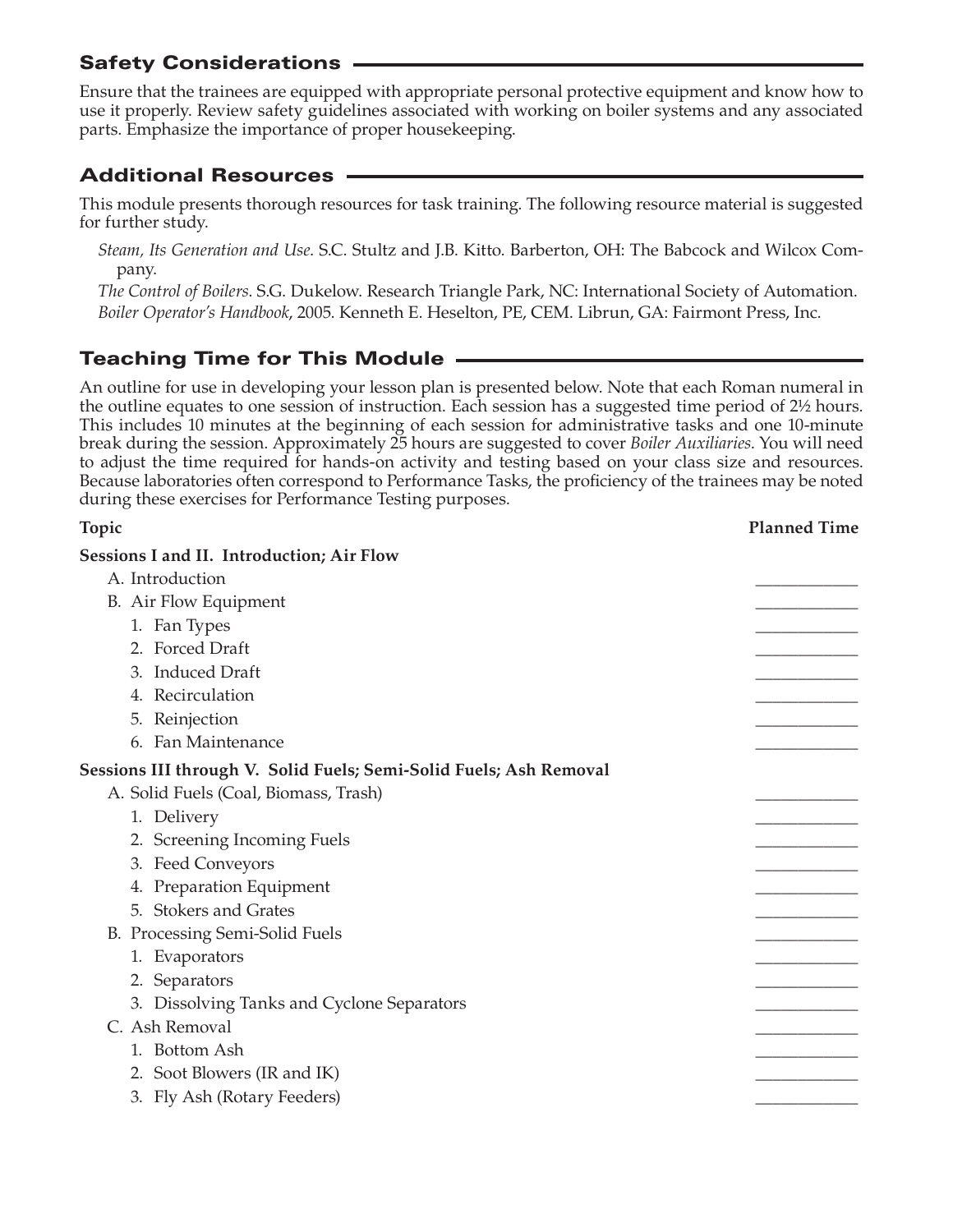#### **Sessions VI–IX. Environmental Protection; Feedwater**

- A. Environmental Protection
	- 1. Air Pollution Control
	- 2. Water Pollution Control
	- 3. Solid Waste Disposal
	- 4. Noise Control
- B. Feedwater
	- 1. Corrosion, Deposits, and Control
	- 2. Demineralization
	- 3. Condensate Polishing System
	- 4. Feedwater Heaters
- C. PT/Laboratory

Have the trainees identify the process flows of the following:

- Water system
- Fuel system
- Ash removal system
- Feedwater system
- Air flow system

This laboratory corresponds to Performance Task 1.

#### **Session X. Review and Testing**

- A. Review \_\_\_\_\_\_\_\_\_\_\_\_
- B. Module Examination
	- 1. Trainees must score 70% or higher to receive recognition from NCCER.
	- 2. Record the testing results on Training Report Form 200 and submit the results to the Training Program Sponsor.
- C. Performance Testing
	- 1. Trainees must perform each task to the satisfaction of the instructor to receive recognition from NCCER. If applicable, proficiency noted during laboratory exercises can be used to satisfy the Performance Testing requirements.
	- 2. Record the testing results on Training Report Form 200 and submit the results to the Training Program Sponsor.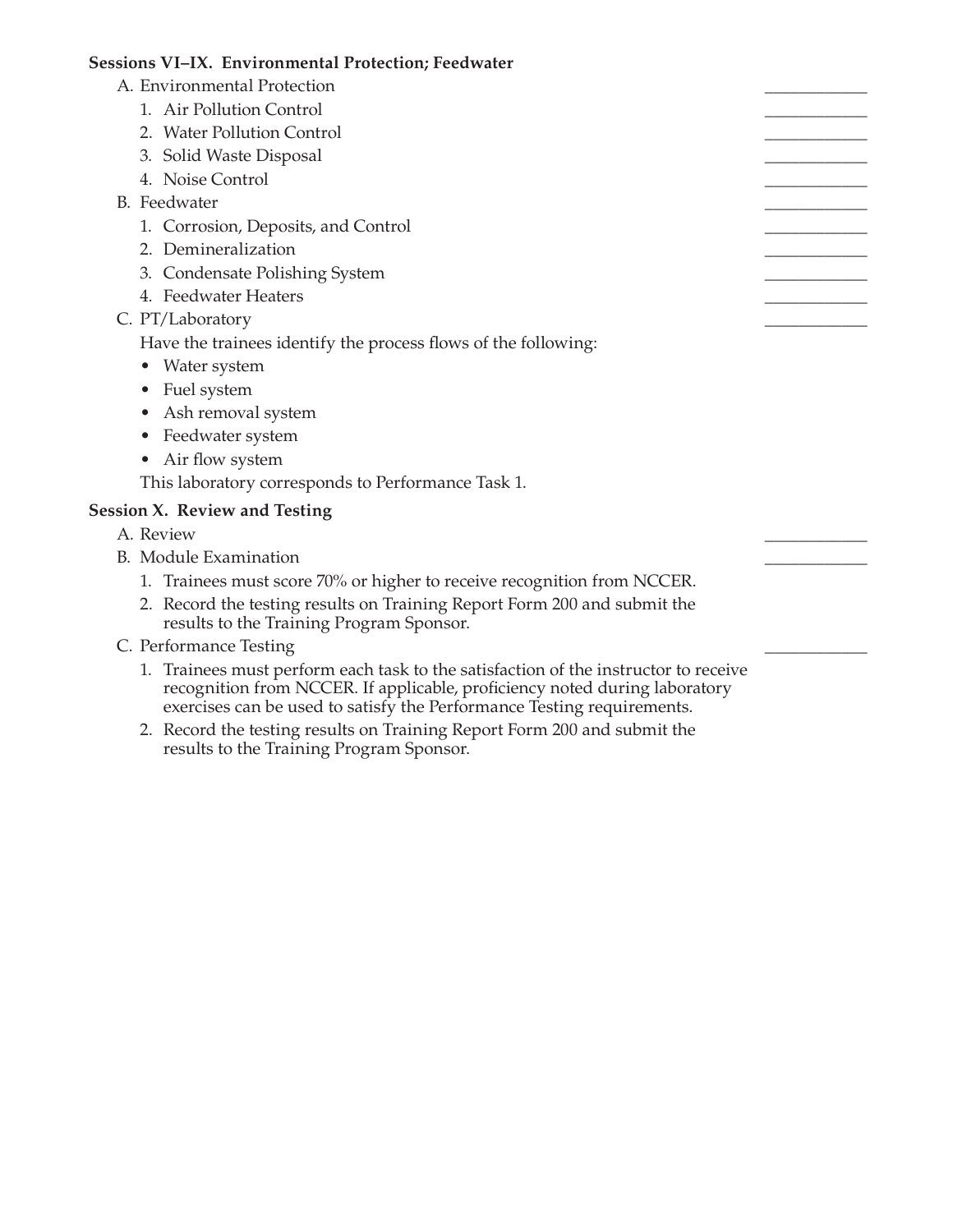#### Module Overview

This module introduces the trainee to the materials need to minimize and repair boiler hotspots: brick, refractory, insulation, and lagging, referred to as BRIL.

## Objectives

Upon completion of this module, the trainee will be able to do the following:

- 1. Describe the various types of BRIL.
- 2. Explain the functions of BRIL.
- 3. Describe the hazards associated with each type of BRIL.

## Performance Tasks

This is a knowledge-based module; there are no performance tasks.

## Materials and Equipment

Markers/chalk Pencils and scratch paper Whiteboard/chalkboard *Boilermaking Level Three* PowerPoint® Presentation Slides (ISBN 978-0-13-266247-5) Multimedia projector and screen

Computer Appropriate personal protective equipment Examples of brick refractory Sample pieces of insulation Module Examinations\*

\* Single-module AIG purchases include the printed exam and performance task sheet. If you have purchased the perfect-bound version of this title, download these materials from the IRC using your access code.

## Safety Considerations

Ensure that the trainees are equipped with appropriate personal protective equipment and know how to use it properly. Review safety guidelines associated with working on boilers and with BRIL. Emphasize the importance of proper housekeeping.

#### Additional Resources

This module presents thorough resources for task training. The following resource material is suggested for further study.

*Steam, Its Generation and Use*. S.C. Stultz and J.B. Kitto. Barberton, OH: The Babcock and Wilcox Company.

*The Control of Boilers*. S.G. Dukelow. Research Triangle Park, NC: International Society of Automation.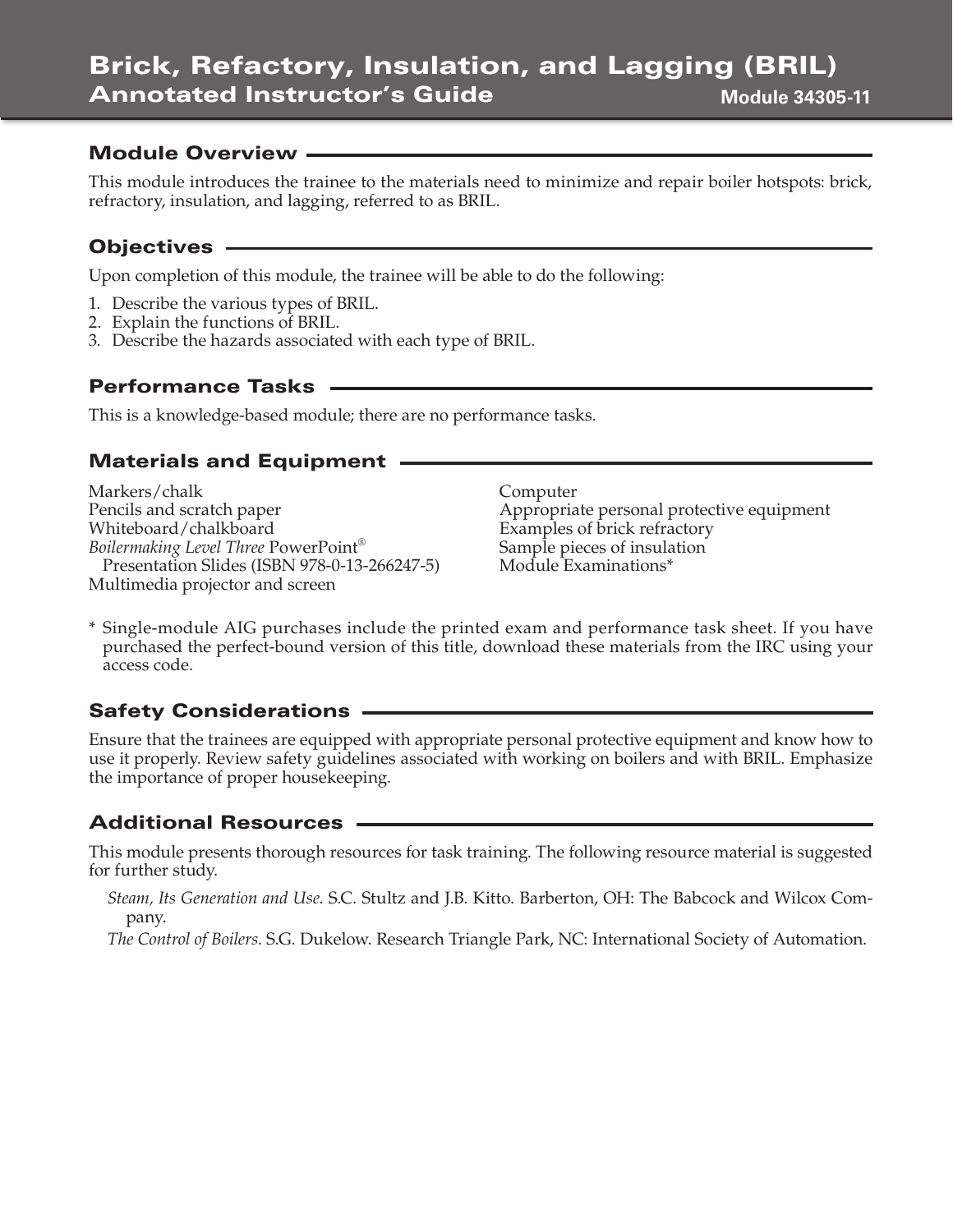# Teaching Time for This Module

An outline for use in developing your lesson plan is presented below. Note that each Roman numeral in the outline equates to one session of instruction. Each session has a suggested time period of 2½ hours. This includes 10 minutes at the beginning of each session for administrative tasks and one 10-minute break during the session. Approximately 5 hours are suggested to cover *Brick, Refractory, Insulation, and Lagging (BRIL)*. You will need to adjust the time required for hands-on activity and testing based on your class size and resources.

#### **Topic Planned Time**

## **Session I. Introduction; Brick; Refractory; Insulation; Lagging; BRIL Maintenance**

| A. Introduction                                                               |  |
|-------------------------------------------------------------------------------|--|
| <b>B.</b> Brick Refractory                                                    |  |
| 1. Types                                                                      |  |
| 2. Functions                                                                  |  |
| 3. Hazards                                                                    |  |
| C. Refractory Installation                                                    |  |
| 1. Flat Stud Tube Walls                                                       |  |
| 2. Tangent Tube Walls                                                         |  |
| D. Insulation                                                                 |  |
| 1. Types of Insulation                                                        |  |
| 2. Forms of Insulation                                                        |  |
| 3. Finishes                                                                   |  |
| 4. Insulation Thickness                                                       |  |
| 5. Hazards of Insulation                                                      |  |
| 6. Installation Techniques                                                    |  |
| E. Lagging                                                                    |  |
| <b>BRIL Maintenance</b><br>Е.                                                 |  |
| 1. Refractory Maintenance                                                     |  |
| 2. Insulation Maintenance                                                     |  |
| <b>Session II. Review and Testing</b>                                         |  |
| A. Review                                                                     |  |
| B. Module Examination                                                         |  |
| 1. Trainees must score 70% or higher to receive recognition from NCCER.       |  |
| Record the testing results on Training Report Form 200 and submit the results |  |

 2. Record the testing results on Training Report Form 200 and submit the results to the Training Program Sponsor.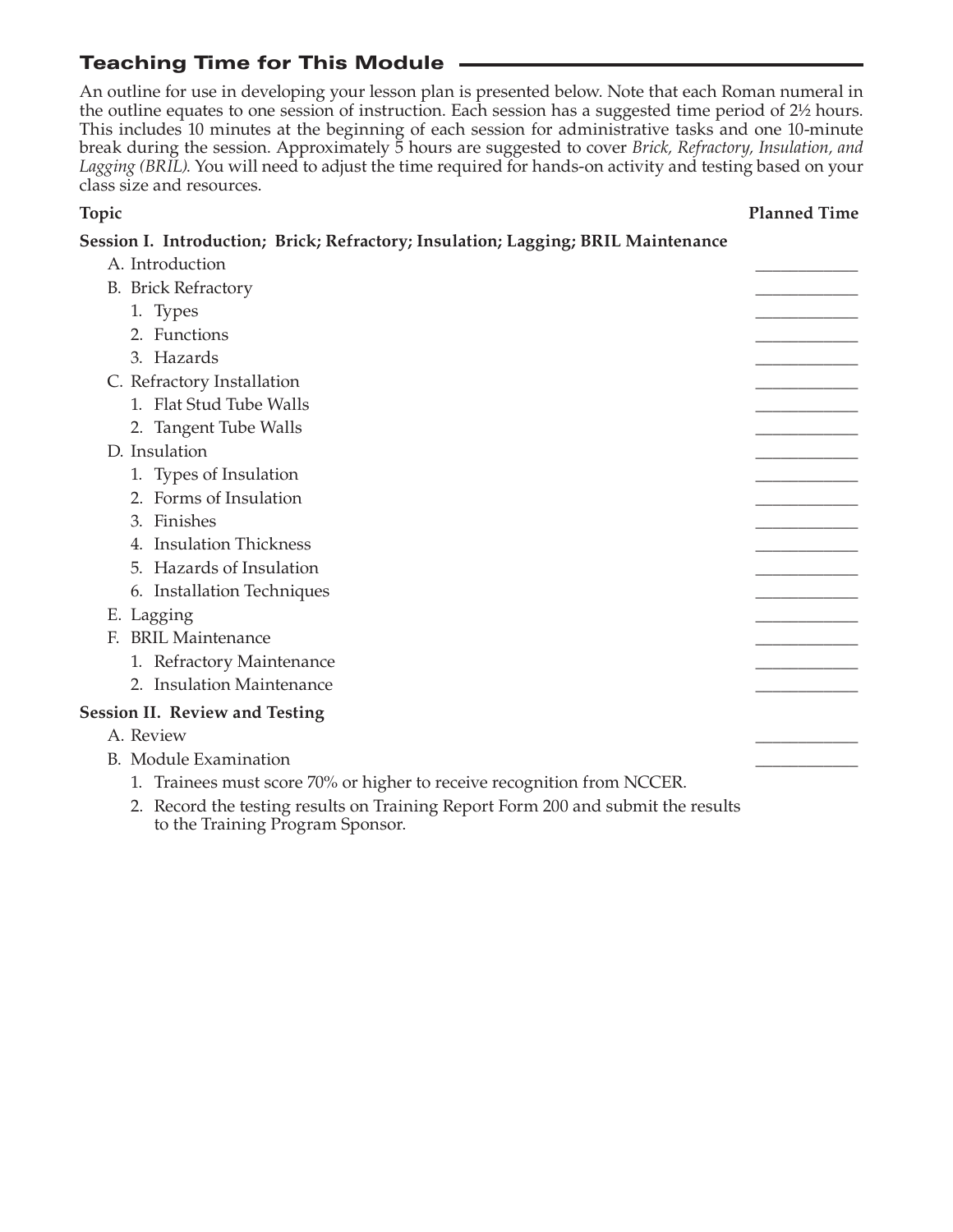#### Module Overview

This module introduces the trainee to boiler tube problems and how to inspect, test, plug, and replace tubes.

## Objectives

Upon completion of this module, the trainee will be able to do the following:

- 1. Explain the method for identifying problem tubes.
- 2. Describe the method for extracting tubes.
- 3. Describe the method for rolling tubes.
- 4. Explain the method for plugging tubes.

## Performance Tasks

Under the supervision of the instructor, the trainee should be able to do the following:

- 1. Measure, roll, and install a rolled tube in a tube sheet.
	- Measure the ID of the tube sheet hole.
	- Measure the OD of the tube.
	- Calculate the required ID of the tube with the proper wall reduction.
	- Install the tube with the proper extension.
	- Swage or stake the tube.
	- Soft-roll the tube.
	- Hard-roll the tube.
	- Measure the ID of the tube.
- 2. Remove a tube from the tube sheet and wash out the tube using oxyfuel.
- 3. Properly clean a tube sheet.

#### Materials and Equipment

| Markers/chalk                                            | Sufficient tubes and tube sheets in need of clean- |
|----------------------------------------------------------|----------------------------------------------------|
| Pencils and scratch paper                                | mg                                                 |
| Whiteboard/chalkboard                                    | Oxyacetylene torches and oxyfuel                   |
| Boilermaking Level Three PowerPoint®                     | Tools and attachments for cleaning metals          |
| Presentation Slides (ISBN 978-0-13-266247-5)             | Different types of tube pullers                    |
| Multimedia projector and screen                          | One or more induction heaters for tube extrac-     |
| Computer                                                 | tion                                               |
| Appropriate personal protective equipment                | Mandrel and hammer                                 |
| Boat samples and tube samples, both good and             | Expanders                                          |
| bad                                                      | Tools for measuring ID and OD of tubes             |
| OEM tube sheet drawing                                   | Sufficient tubes, plugs, and tube sheets for       |
| Access to the boiler area of a plant                     | extraction, rolling, and installation              |
| Access to a maintenance area where tubes and             | Module Examinations*                               |
| tube sheets in various conditions are being<br>worked on | Performance Profile Sheets*                        |

\* Single-module AIG purchases include the printed exam and performance task sheet. If you have purchased the perfect-bound version of this title, download these materials from the IRC using your access code.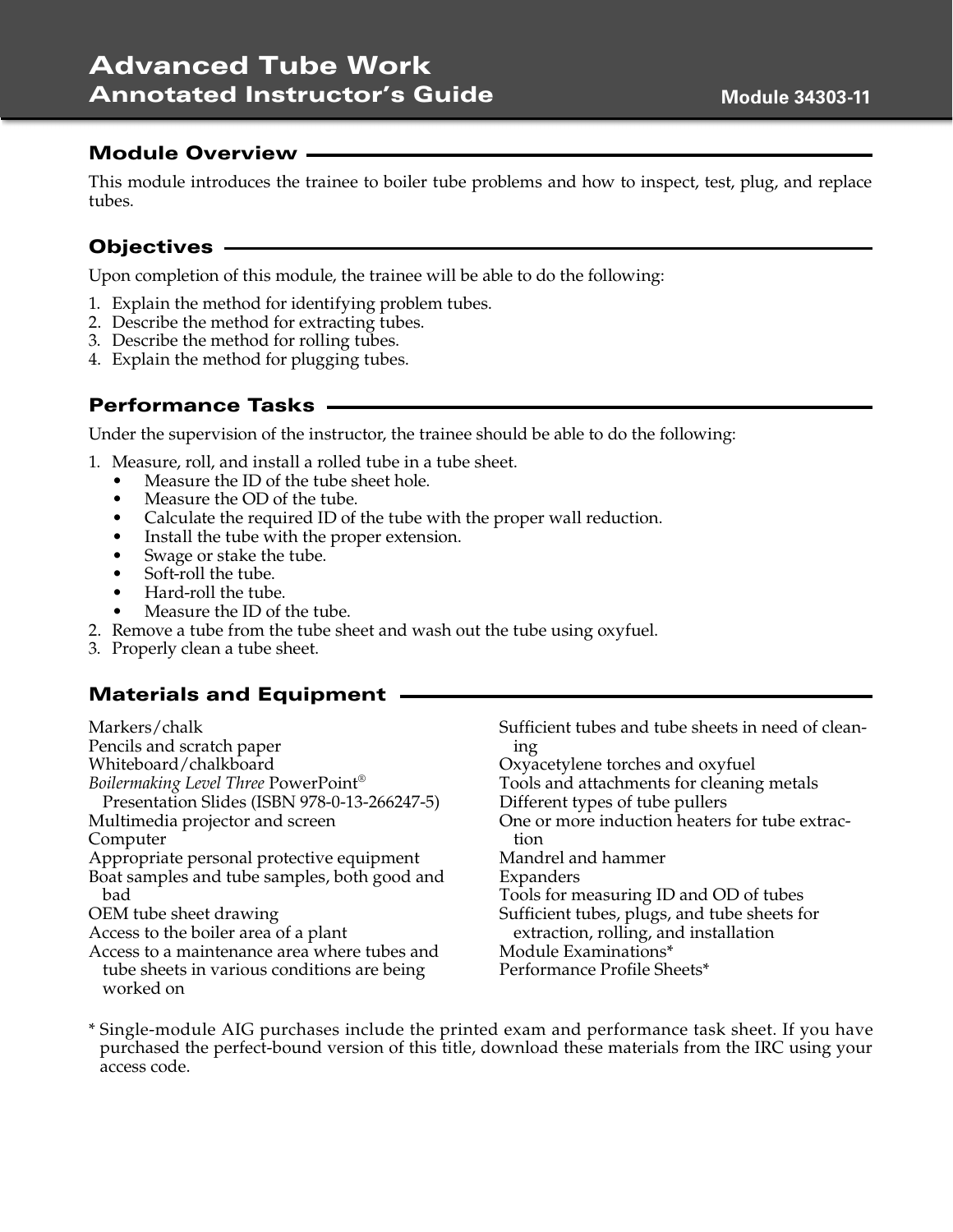## Safety Considerations

Ensure that the trainees are equipped with appropriate personal protective equipment and know how to use it properly. Review safety guidelines associated with working with boilers and boiler tubes. Emphasize the importance of proper housekeeping.

# Additional Resources

This module presents thorough resources for task training. The following resource material is suggested for further study.

*Steam, Its Generation and Use*. S.C. Stultz and J.B. Kitto. Barberton, OH: The Babcock and Wilcox Company.

*The Pipe Fitter's Blue Book*, W.V. Graves, Webster, TX: The Graves Publishing Company.

# Teaching Time for This Module

An outline for use in developing your lesson plan is presented below. Note that each Roman numeral in the outline equates to one session of instruction. Each session has a suggested time period of 2½ hours. This includes 10 minutes at the beginning of each session for administrative tasks and one 10-minute break during the session. Approximately 20 hours are suggested to cover *Advanced Tube Work*. You will need to adjust the time required for hands-on activity and testing based on your class size and resources. Because laboratories often correspond to Performance Tasks, the proficiency of the trainees may be noted during these exercises for Performance Testing purposes.

#### **Topic Planned Time**

#### **Sessions I–III. Introduction; Tube Problems; Extraction, Preparation, and Installation**

| A. Introduction                          |                                                                                                                                               |  |
|------------------------------------------|-----------------------------------------------------------------------------------------------------------------------------------------------|--|
| B. Identifying Tube Problems             |                                                                                                                                               |  |
|                                          | 1. Condition Assessment Examination Methods                                                                                                   |  |
|                                          | 2. Condition Assessment of Boiler Components and Auxiliaries                                                                                  |  |
| 3. Damage Mechanisms                     |                                                                                                                                               |  |
| 4. Overall Evaluation Program            |                                                                                                                                               |  |
| 5. Detailed Inspection Program           |                                                                                                                                               |  |
|                                          | C. Tube Extraction, Tube Sheet Preparation, and Installation                                                                                  |  |
| 1. Tubing Extraction                     |                                                                                                                                               |  |
|                                          | 2. Tube Sheet and Tubing End Hole Preparation                                                                                                 |  |
| 3. Tube Placement (Sticking)             |                                                                                                                                               |  |
| 4. Cleanliness and the Use of Lubricants |                                                                                                                                               |  |
| D. PT/Laboratory                         |                                                                                                                                               |  |
|                                          | 1. Have trainees remove a tube from the tube sheet and wash out the tube<br>using oxyfuel. This laboratory corresponds to Performance Task 2. |  |
| to Performance Task 3.                   | 2. Have trainees properly clean a tube sheet. This laboratory corresponds                                                                     |  |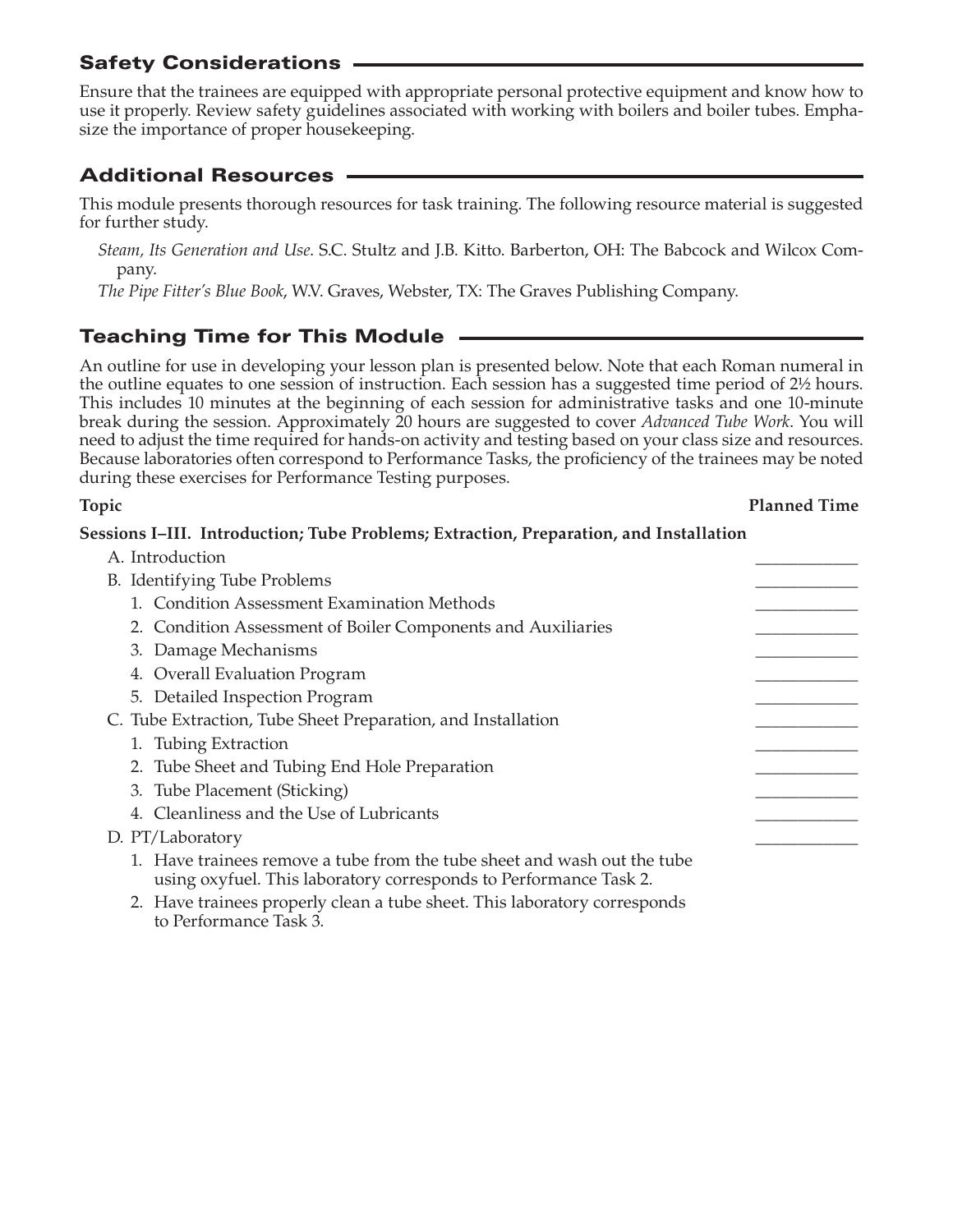#### **Sessions IV–VII. Tube Rolling; Testing Installed Tubes; Plugging of Tubes**

| A. Tube Rolling                                                                                                                                                   |  |
|-------------------------------------------------------------------------------------------------------------------------------------------------------------------|--|
| 1. Guideline Procedures for Rolling Tube Ends into Headers or Drums                                                                                               |  |
| 2. Expansion (Rolling) General Procedure                                                                                                                          |  |
| B. Testing Installed Tubes                                                                                                                                        |  |
| C. Plugging of Tubes                                                                                                                                              |  |
| 1. Pluggable Tubes                                                                                                                                                |  |
| 2. Tubes Not to Be Plugged                                                                                                                                        |  |
| 3. Guidelines for Plugging Tubes in Drums and Headers                                                                                                             |  |
| D. P/T Laboratory                                                                                                                                                 |  |
| Have trainees measure, roll, and install a rolled tube in a tube sheet.                                                                                           |  |
| Measure the ID of the tube sheet hole.                                                                                                                            |  |
| Measure the OD of the tube.                                                                                                                                       |  |
| Calculate the required ID of the tube with the proper wall reduction.<br>$\bullet$                                                                                |  |
| Install the tube with the proper extension.<br>$\bullet$                                                                                                          |  |
| Swage or stake the tube.                                                                                                                                          |  |
| Soft-roll the tube.                                                                                                                                               |  |
| Hard-roll the tube.                                                                                                                                               |  |
| • Measure the ID of the tube.                                                                                                                                     |  |
| This laboratory corresponds to Performance Task 1.                                                                                                                |  |
| <b>Session VIII. Review and Testing</b>                                                                                                                           |  |
| A. Review                                                                                                                                                         |  |
| <b>B.</b> Module Examination                                                                                                                                      |  |
| 1. Trainees must score 70% or higher to receive recognition from NCCER.                                                                                           |  |
| 2. Record the testing results on Training Report Form 200 and submit the results<br>to the Training Program Sponsor.                                              |  |
| C. Performance Testing                                                                                                                                            |  |
| 1. Trainees must perform each task to the satisfaction of the instructor to receive<br>recognition from NCCER. If applicable, proficiency noted during laboratory |  |

- exercises can be used to satisfy the Performance Testing requirements.
- 2. Record the testing results on Training Report Form 200 and submit the results to the Training Program Sponsor.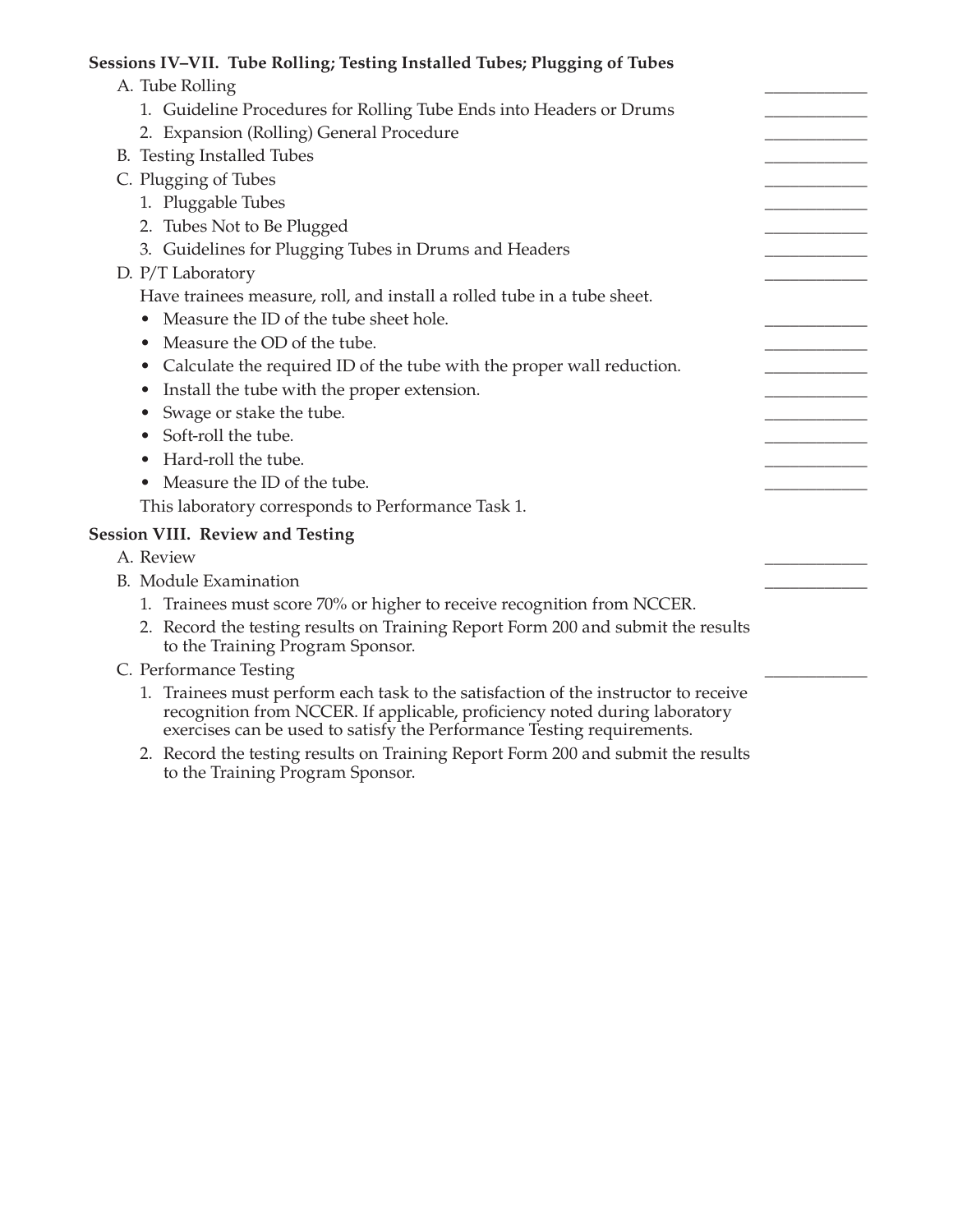# Testing Piping Systems and Equipment Annotated Instructor's Guide

#### Module Overview

This module introduces the trainee to pipe flushing and testing and to the requirements that govern these activities.

## Objectives

Upon completion of this module, the trainee will be able to do the following:

- 1. List pretest requirements.
- 2. Describe service and flow tests.
- 3. Explain head pressure tests.
- 4. Describe hydrostatic tests.
- 5. Explain how to perform steam blow tests.

#### Performance Tasks

Under the supervision of the instructor, the trainee should be able to do the following:

- 1. Perform pretest requirements.
- 2. Perform service and flow tests.
- 3. Perform head pressure tests.
- 4. Perform hydrostatic tests.

## Materials and Equipment

Markers/chalk Pencils and scratch paper Whiteboard/chalkboard *Boilermaking Level Three* PowerPoint® Presentation Slides (ISBN 978-0-13-266247-5) Multimedia projector and screen Computer Appropriate personal protective equipment Access to areas with piping systems that can be subjected to the following tests: Head pressure Service and flow Hydrostatic

Access to different tube-testing devices Job specification and associated piping drawings If possible, examples of the following components: Various pigs Several types of plugs Slip blind Steam targets Module Examinations\* Performance Profile Sheets\*

\* Single-module AIG purchases include the printed exam and performance task sheet. If you have purchased the perfect-bound version of this title, download these materials from the IRC using your access code.

#### Safety Considerations

Ensure that the trainees are equipped with appropriate personal protective equipment and know how to use it properly. Review safety guidelines associated with working on high-pressure piping systems that contain steam or hazardous chemicals. Emphasize the importance of proper housekeeping.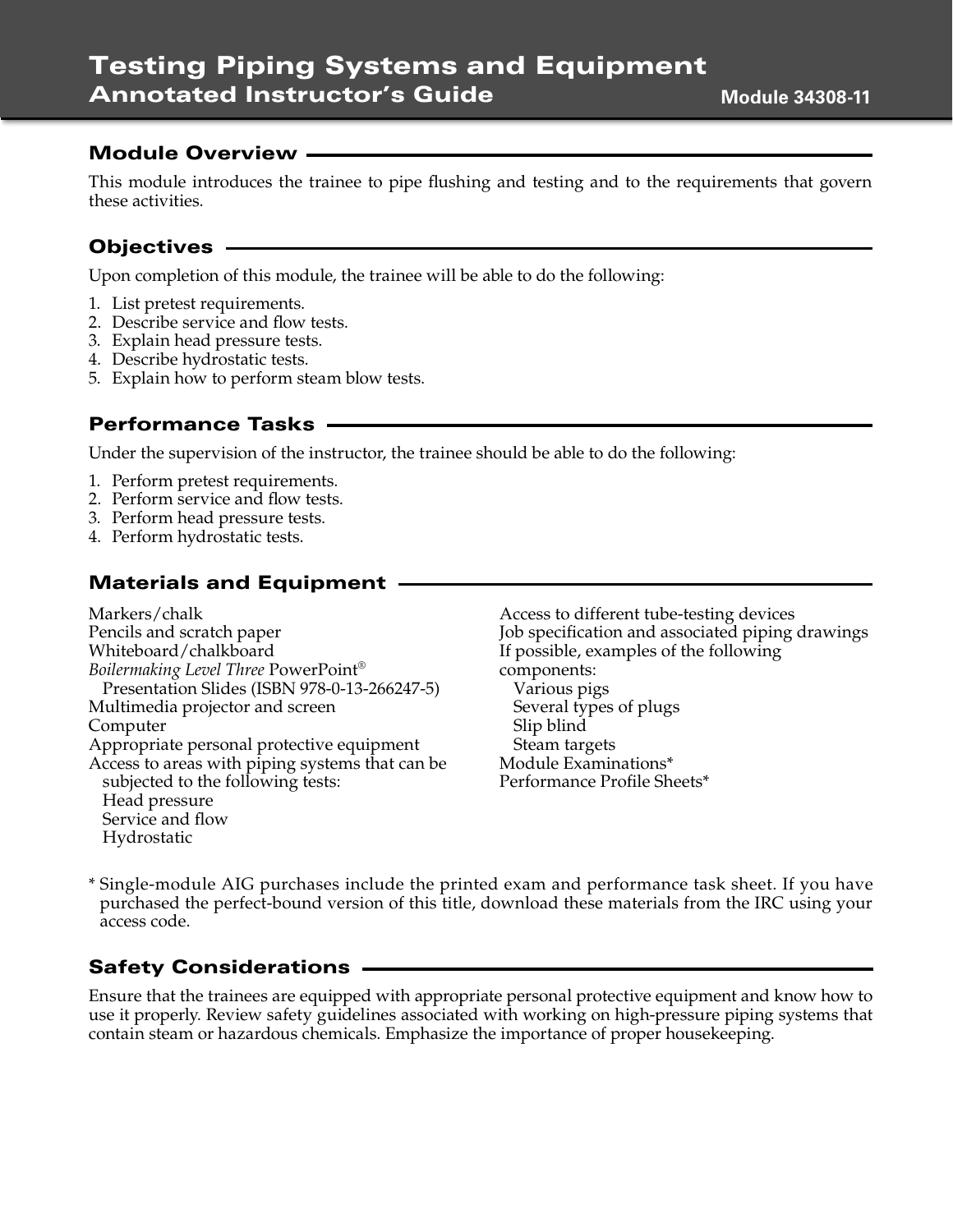## Additional Resources

This module presents thorough resources for task training. The following resource material is suggested for further study.

S*team, Its Generation and Use*. S.C. Stultz and J.B. Kitto. Barberton, OH: The Babcock and Wilcox Company.

*The Control of Boilers*. S.G. Dukelow. Research Triangle Park, NC: International Society of Automation. CAR-BER Testing website for videos: www.carbertesting.com.

# Teaching Time for This Module

An outline for use in developing your lesson plan is presented below. Note that each Roman numeral in the outline equates to one session of instruction. Each session has a suggested time period of 2½ hours. This includes 10 minutes at the beginning of each session for administrative tasks and one 10-minute break during the session. Approximately 20 hours are suggested to cover *Testing Piping Systems and Equipment*. You will need to adjust the time required for hands-on activity and testing based on your class size and resources. Because laboratories often correspond to Performance Tasks, the proficiency of the trainees may be noted during these exercises for Performance Testing purposes.

#### **Topic Planned Time**

| Sessions I and II. Introduction; Pretest Requirements; Service and Flow Tests                          |  |
|--------------------------------------------------------------------------------------------------------|--|
| A. Introduction                                                                                        |  |
| <b>B.</b> Pretest Requirements                                                                         |  |
| 1. Identifying Test Boundaries                                                                         |  |
| 2. Temporary Attachments                                                                               |  |
| 3. Installing Pressure Gauges                                                                          |  |
| 4. Preparing a System for Testing                                                                      |  |
| 5. Cleaning the System                                                                                 |  |
| C. Performing Service and Flow Tests                                                                   |  |
| D. PT/Laboratory                                                                                       |  |
| 1. Have trainees perform pretest requirements. This laboratory corresponds<br>to Performance Task 1.   |  |
| 2. Have trainees perform service and flow tests. This laboratory corresponds<br>to Performance Task 2. |  |
| Sessions III and IV. Head Pressure Testing                                                             |  |
| A. Head Pressure Testing                                                                               |  |
| 1. Isolating Components to Be Tested                                                                   |  |
| 2. Performing a Head Pressure Test                                                                     |  |
| B. PT/Laboratory                                                                                       |  |
| Have trainees perform a head pressure test. This laboratory corresponds to<br>Performance Task 3.      |  |
| Sessions V and VI. Hydrostatic Testing                                                                 |  |
| A. Hydrostatic Testing                                                                                 |  |
| 1. Performing Pretest Requirements                                                                     |  |
| 2. Preparing Pumps                                                                                     |  |
| 3. Sealing System                                                                                      |  |
| 4. Performing a Hydrostatic Test                                                                       |  |
| B. PT/Laboratory                                                                                       |  |
| Have trainees perform hydrostatic tests. This laboratory corresponds to<br>Performance Task 4.         |  |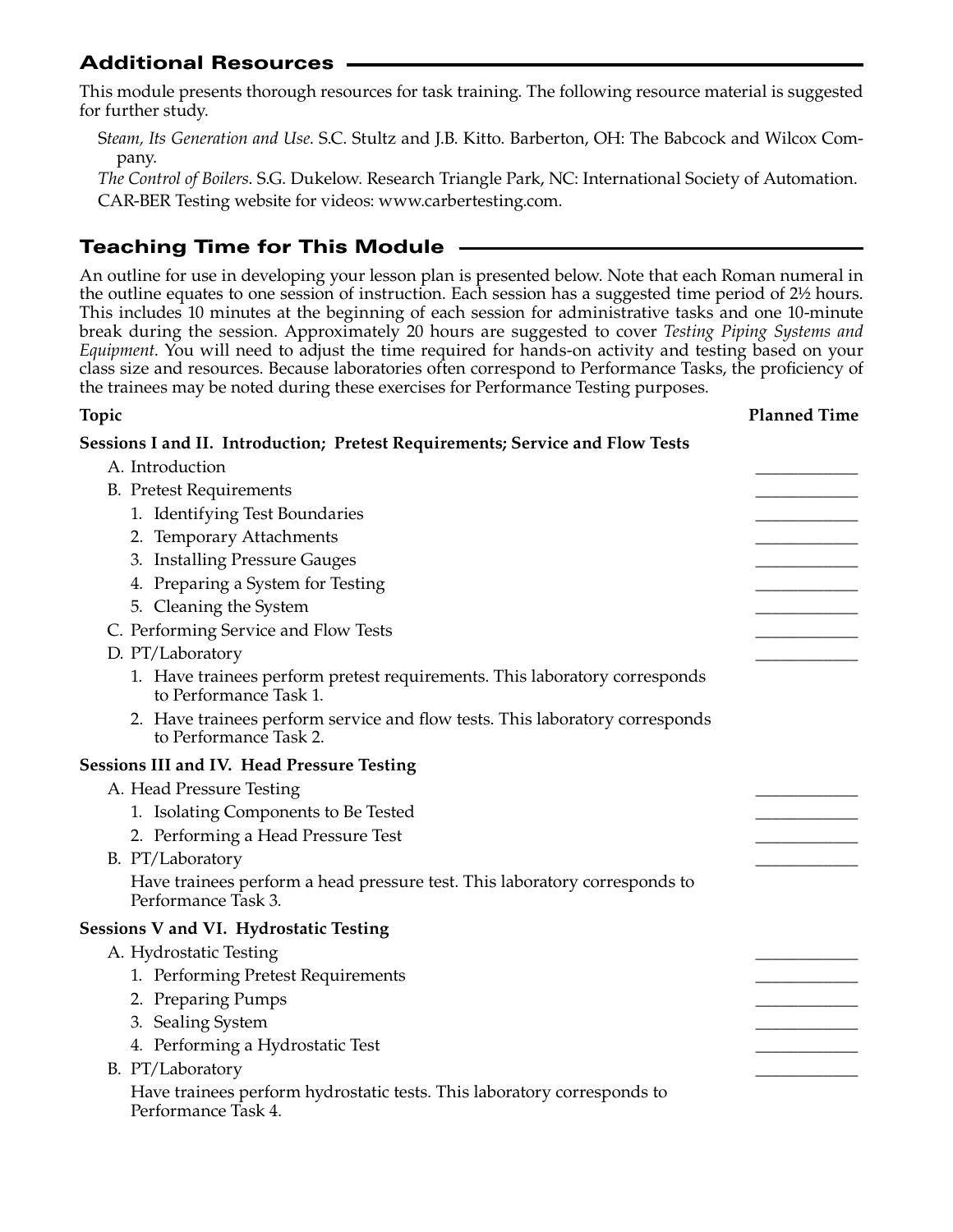#### **Session VII. Pneumatic Testing; Equipment Testing; Steam Blow Test**

- A. Pneumatic Testing
- B. Equipment Testing
- C. Steam Blow Test
	- 1. Steam Targets
	- 2. Performing a Steam Blow Test

#### **Session VIII. Review and Testing**

- A. Review \_\_\_\_\_\_\_\_\_\_\_\_
- B. Module Examination
	- 1. Trainees must score 70% or higher to receive recognition from NCCER.
	- 2. Record the testing results on Training Report Form 200 and submit the results to the Training Program Sponsor.
- C. Performance Testing
	- 1. Trainees must perform each task to the satisfaction of the instructor to receive recognition from NCCER. If applicable, proficiency noted during laboratory exercises can be used to satisfy the Performance Testing requirements.
	- 2. Record the testing results on Training Report Form 200 and submit the results to the Training Program Sponsor.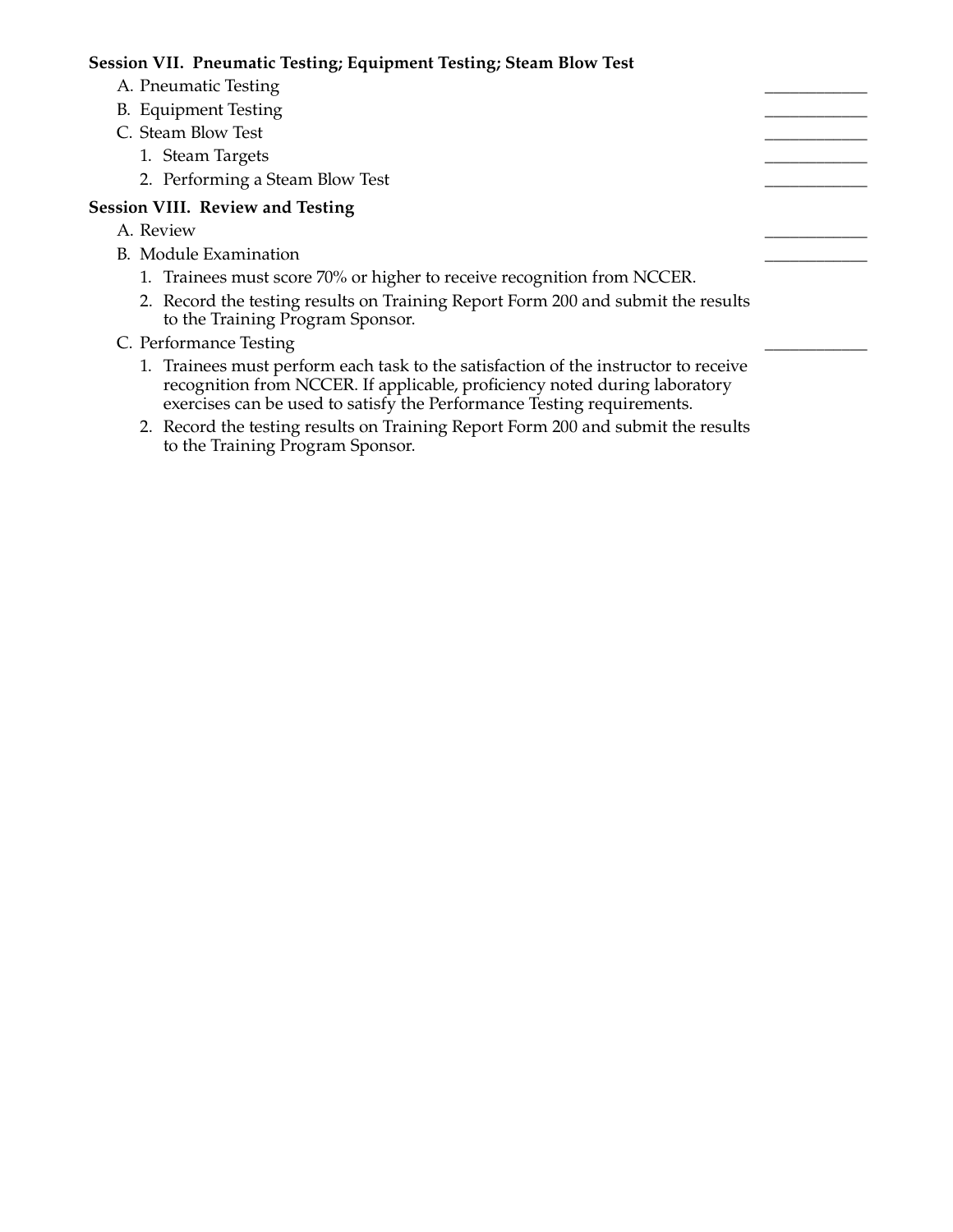## Module Overview

This module introduces common and specialty rigging equipment. Trainees will learn how to tie knots, balance loads, and use hand signals to direct crane operators.

## Objectives

Upon completion of this module, the trainee will be able to do the following:

- 1. Identify and describe the use of common rigging hardware and equipment.
- 2. Inspect common rigging equipment.
- 3. Identify special rigging equipment, including:
	- Chain hoists
	- Come-alongs
	- **Jacks**
	- **Tuggers**
- 4. Identify knots used in rigging.
- 5. Identify the correct hand signals used to guide a crane operator.
- 6. Identify basic rigging and crane safety procedures.
- 7. Explain load balancing.

# Performance Tasks

Under the supervision of the instructor, the trainee should be able to do the following:

- 1. Identify and explain rigging hardware and equipment.
- 2. Inspect rigging equipment.
- 3. Select, use, and maintain the following rigging equipment:
	- Chain hoists
	- Come-alongs
	- **Jacks**
	- Tuggers
- 4. Explain load balancing.
- 5. Read and interpret lifting capacity charts.
- 6. Tie knots used in rigging.
- 7. Show the following hand signals:
	- Stop
	- Emergency stop
	- Hoist
	- Lower
	- Move slowly

## Materials and Equipment

Markers/chalk Pencils and scratch paper Whiteboard/chalkboard *Boilermaking Level Three* PowerPoint® Presentation Slides (ISBN 978-0-13-266247-5) Multimedia projector and screen Computer Appropriate personal protective equipment

Access to an area with operational rigging equip ment, including: Chain hoists

- Come-alongs
- Jacks
- Tuggers
- Examples of both usable and worn wire rope slings, synthetic or round slings, and metal mesh slings

*continued*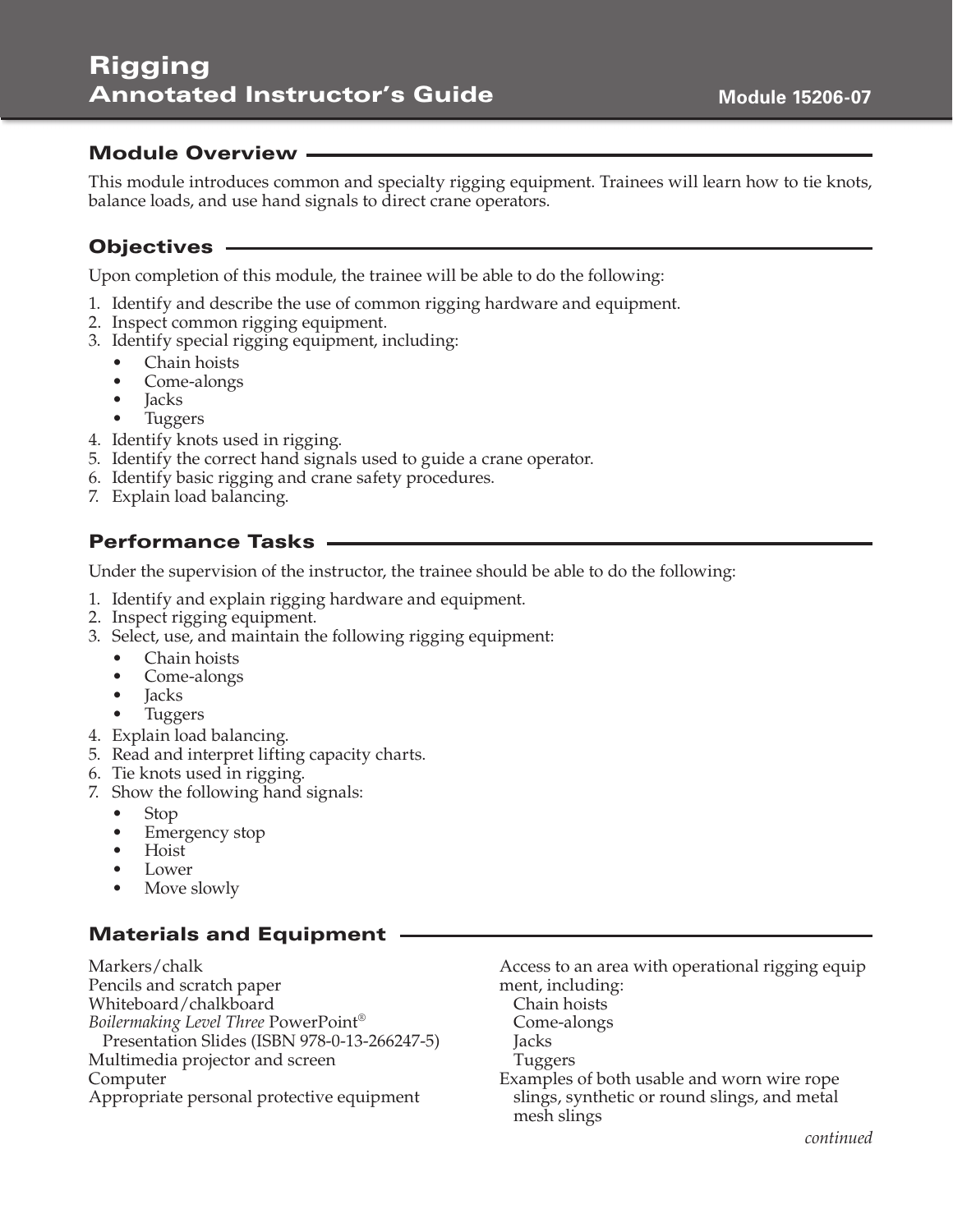Examples of chain slings Sufficient natural and synthetic ropes for ropetying exercises

Sufficient copies of a lifting capacity chart Module Examinations\* Performance Profile Sheets\*

\* Single-module AIG purchases include the printed exam and performance task sheet. If you have purchased the perfect-bound version of this title, download these materials from the IRC using your access code.

## Safety Considerations

Ensure that the trainees are equipped with appropriate personal protective equipment and know how to use it properly. Review safety guidelines associated with working around cranes with rigging equipment and heavy loads. Emphasize the importance of proper housekeeping.

## Additional Resources

This module presents thorough resources for task training. The following resource material is suggested for further study.

*Safety and Health Regulations for the Construction Industry, 29 CFR Part 1926*. Washington, DC: OSHA Department of Labor, U.S. Government Printing Office.

*Basic Rigger*, 2011. National Center for Construction Education and Research. Upper Saddle River, NJ: Prentice Hall.

## Teaching Time for This Module

An outline for use in developing your lesson plan is presented below. Note that each Roman numeral in the outline equates to one session of instruction. Each session has a suggested time period of 2½ hours. This includes 10 minutes at the beginning of each session for administrative tasks and one 10-minute break during the session. Approximately 221 ⁄2 hours are suggested to cover *Rigging*. You will need to adjust the time required for hands-on activity and testing based on your class size and resources. Because laboratories often correspond to Performance Tasks, the proficiency of the trainees may be noted during these exercises for Performance Testing purposes.

| Topic                                                        | <b>Planned Time</b> |
|--------------------------------------------------------------|---------------------|
| Sessions I and II. Introduction; Hardware; Slings; Tag Lines |                     |
| A. Introduction                                              |                     |
| B. Rigging Hardware                                          |                     |
| 1. Hooks                                                     |                     |
| 2. Shackles                                                  |                     |
| 3. Eyebolts                                                  |                     |
| 4. Lifting Lugs                                              |                     |
| 5. Turnbuckles                                               |                     |
| 6. Beam Clamps                                               |                     |
| 7. Plate Clamps                                              |                     |
| 8. Rigging Plates and Links                                  |                     |
| 9. Spreader and Equalizer Beams                              |                     |
| C. Slings                                                    |                     |
|                                                              |                     |
| 1. Sling Capacity                                            |                     |
| 2. Sling Care and Storage                                    |                     |
| 3. Chain Slings                                              |                     |
|                                                              |                     |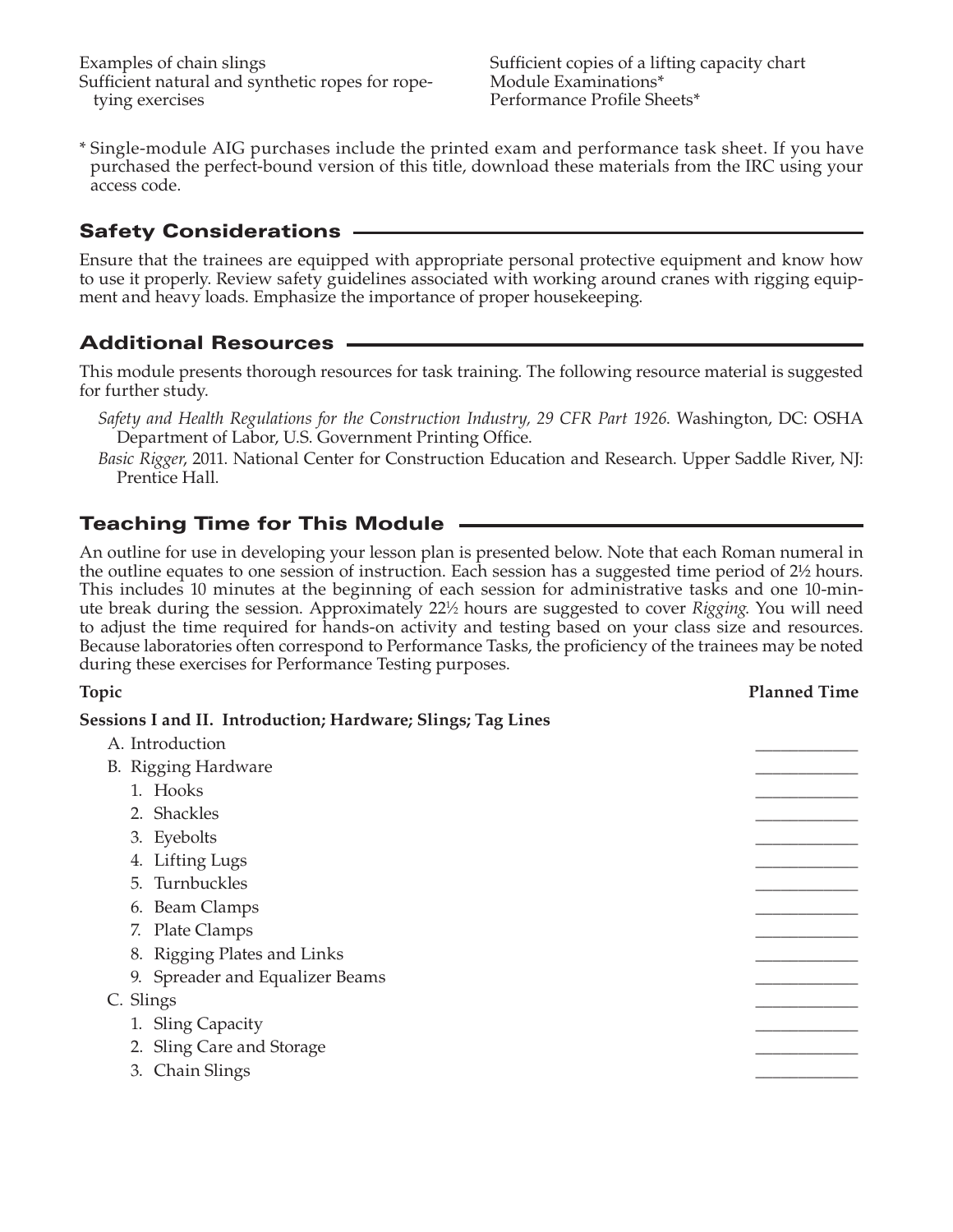| D. PT/Laboratory                                                                                                                                                    |  |
|---------------------------------------------------------------------------------------------------------------------------------------------------------------------|--|
| 1. Have trainees identify and explain rigging hardware and equipment.<br>This laboratory corresponds to Performance Task 1.                                         |  |
| 2. Have trainees inspect rigging equipment. This laboratory corresponds<br>to Performance Task 2.                                                                   |  |
| E. Tag Lines                                                                                                                                                        |  |
| 1. Selecting Tag Lines                                                                                                                                              |  |
| 2. Attaching Tag Lines                                                                                                                                              |  |
| 3. Controlling Tag Lines and Load                                                                                                                                   |  |
| F. PT/Laboratory                                                                                                                                                    |  |
| 1. Have trainees tie knots used in rigging. This laboratory corresponds<br>to Performance Task 6.                                                                   |  |
| Sessions III-V. Chain Hoists; Ratchet-Lever Hoists and Come-Alongs; Jacks; Tuggers                                                                                  |  |
| A. Chain Hoists                                                                                                                                                     |  |
| 1. Spur-Geared Chain Hoists                                                                                                                                         |  |
| 2. Electric Chain Hoists                                                                                                                                            |  |
| 3. Care of Chain Hoists                                                                                                                                             |  |
| B. Ratchet-Lever Hoists and Come-Alongs                                                                                                                             |  |
| C. Jacks                                                                                                                                                            |  |
| 1. Ratchet Jacks                                                                                                                                                    |  |
| 2. Screw Jacks                                                                                                                                                      |  |
| 3. Hydraulic Jacks                                                                                                                                                  |  |
| 4. Inspecting and Using Jacks                                                                                                                                       |  |
| D. Tuggers                                                                                                                                                          |  |
| E. PT/Laboratory                                                                                                                                                    |  |
| Have trainees select, use, and maintain the following rigging equipment:                                                                                            |  |
| Chain hoists                                                                                                                                                        |  |
| • Come-alongs                                                                                                                                                       |  |
| Jacks                                                                                                                                                               |  |
| Tuggers                                                                                                                                                             |  |
| This laboratory corresponds to Performance Task 3.                                                                                                                  |  |
| Sessions VI and VII.  Cranes; Rigging Safety; Power Lines; Hazards and Restrictions;<br><b>Emergency Response; Lifting Personnel; Lift Planning;</b><br>Terminology |  |
| A. Cranes                                                                                                                                                           |  |
| 1. Verbal Modes of Communication                                                                                                                                    |  |
| 2. Nonverbal Modes of Communication                                                                                                                                 |  |
| B. PT/Laboratory                                                                                                                                                    |  |
| 1. Have trainees show the following hand signals:                                                                                                                   |  |
| Stop<br>$\bullet$                                                                                                                                                   |  |
| Emergency stop                                                                                                                                                      |  |
| Hoist                                                                                                                                                               |  |
| Lower<br>$\bullet$                                                                                                                                                  |  |
| • Move slowly                                                                                                                                                       |  |
| This laboratory corresponds to Performance Task 7.                                                                                                                  |  |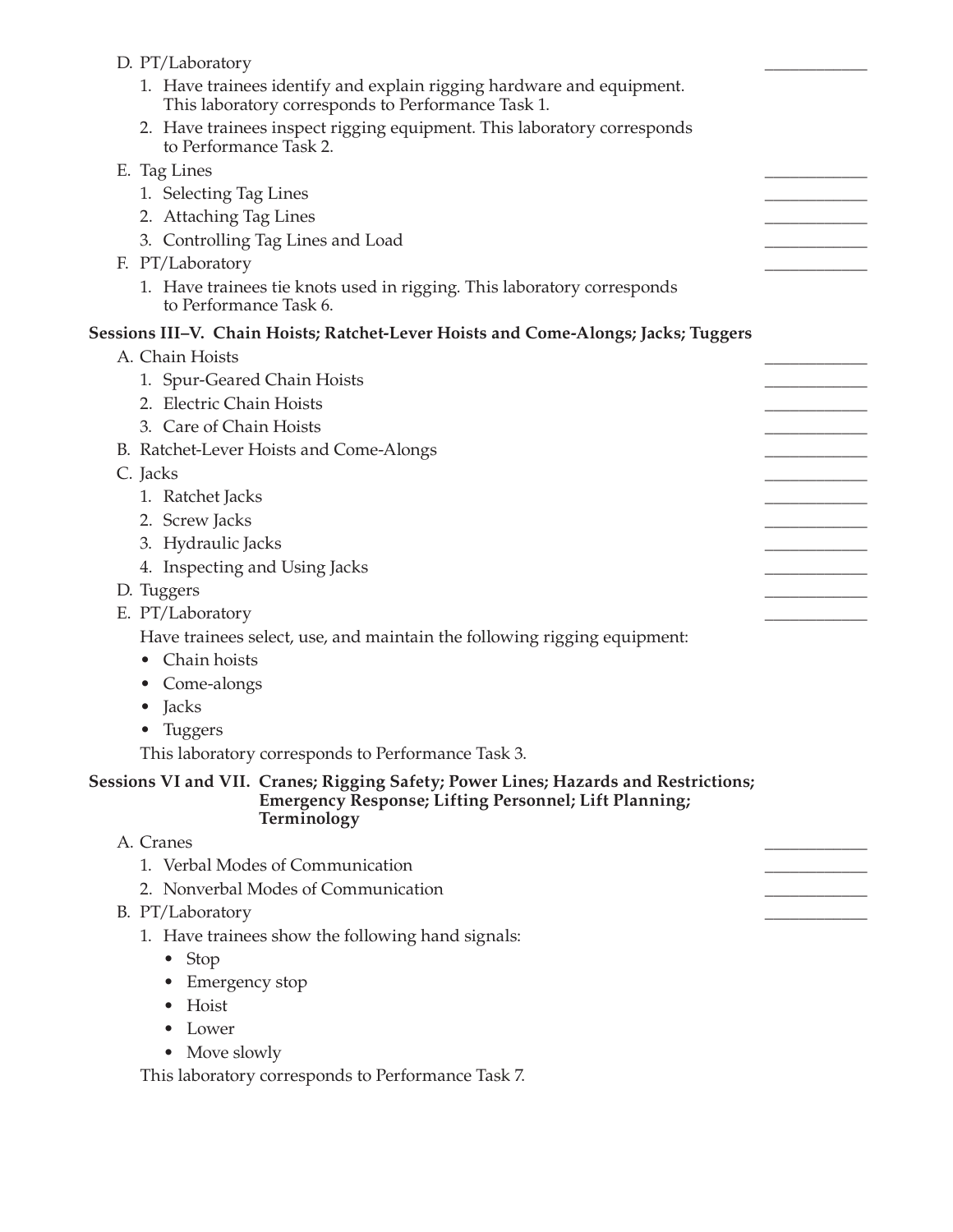| C. General Rigging Safety                                                                                             |  |
|-----------------------------------------------------------------------------------------------------------------------|--|
| 1. Personal Protection                                                                                                |  |
| 2. Equipment and Supervision                                                                                          |  |
| 3. Basic Rigging Precautions                                                                                          |  |
| 4. Barricades                                                                                                         |  |
| 5. Load-Handling Safety                                                                                               |  |
| D. Working Around Power Lines                                                                                         |  |
| E. Site Hazards and Restrictions                                                                                      |  |
| F. Emergency Response                                                                                                 |  |
| 1. Fire                                                                                                               |  |
| 2. Malfunctions During Lifting Operations                                                                             |  |
| 3. Hazardous Weather                                                                                                  |  |
| G. Using Cranes to Lift Personnel                                                                                     |  |
| 1. Personnel Platform Loading                                                                                         |  |
| 2. Personnel Platform Rigging                                                                                         |  |
| H. Lift Planning                                                                                                      |  |
| I. Crane Component Terminology                                                                                        |  |
| 1. Load Chart Requirements                                                                                            |  |
| J. PT/Laboratory                                                                                                      |  |
| 1. Have trainees read and interpret lifting capacity charts. This laboratory<br>corresponds to Performance Task 5.    |  |
| Session VIII. Load Balancing; Rigging Pipe; Rigging Valves;<br><b>Unloading and Yarding Materials; Hilman Rollers</b> |  |
| A. Load Balancing                                                                                                     |  |
| 1. Center of Gravity                                                                                                  |  |
| B. PT/Laboratory                                                                                                      |  |
| 1. Have trainees explain load balancing. This laboratory corresponds<br>to Performance Task 4.                        |  |
| C. Rigging Pipe                                                                                                       |  |
| 1. Determining the Weight of the Pipe                                                                                 |  |
| 2. Blocking                                                                                                           |  |
| 3. Choking                                                                                                            |  |
| 4. Lifting                                                                                                            |  |
| 5. Landing                                                                                                            |  |
| D. Rigging Valves                                                                                                     |  |
| E. Guidelines for Unloading and Yarding Materials                                                                     |  |
| 1. Unloading                                                                                                          |  |
| 2. Using Slings                                                                                                       |  |
| F. Hilman Rollers                                                                                                     |  |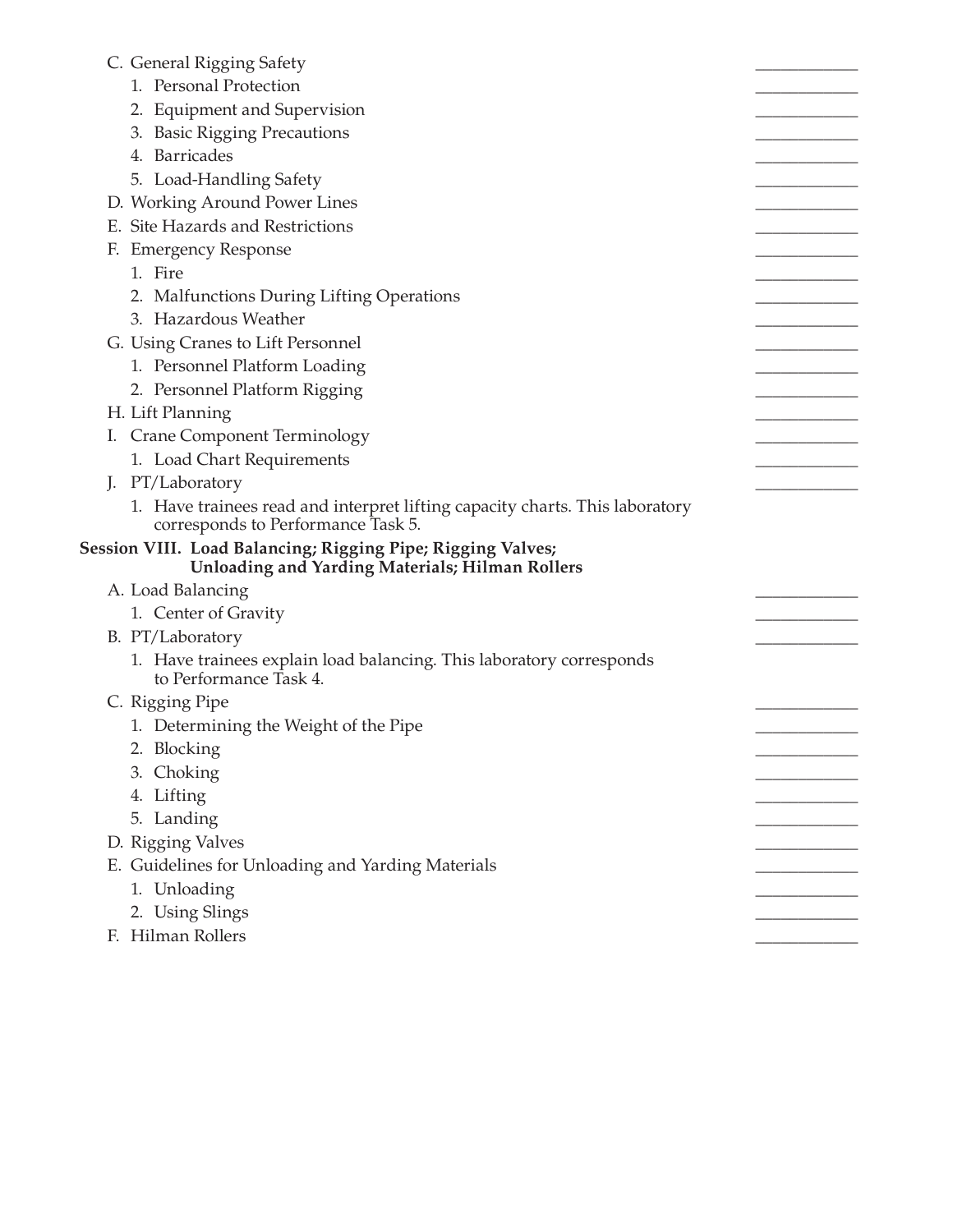#### **Session IX. Review and Testing**

- A. Review \_\_\_\_\_\_\_\_\_\_\_\_
- B. Module Examination
	- 1. Trainees must score 70% or higher to receive recognition from NCCER.
	- 2. Record the testing results on Training Report Form 200 and submit the results to the Training Program Sponsor.
- C. Performance Testing
	- 1. Trainees must perform each task to the satisfaction of the instructor to receive recognition from NCCER. If applicable, proficiency noted during laboratory exercises can be used to satisfy the Performance Testing requirements.
	- 2. Record the testing results on Training Report Form 200 and submit the results to the Training Program Sponsor.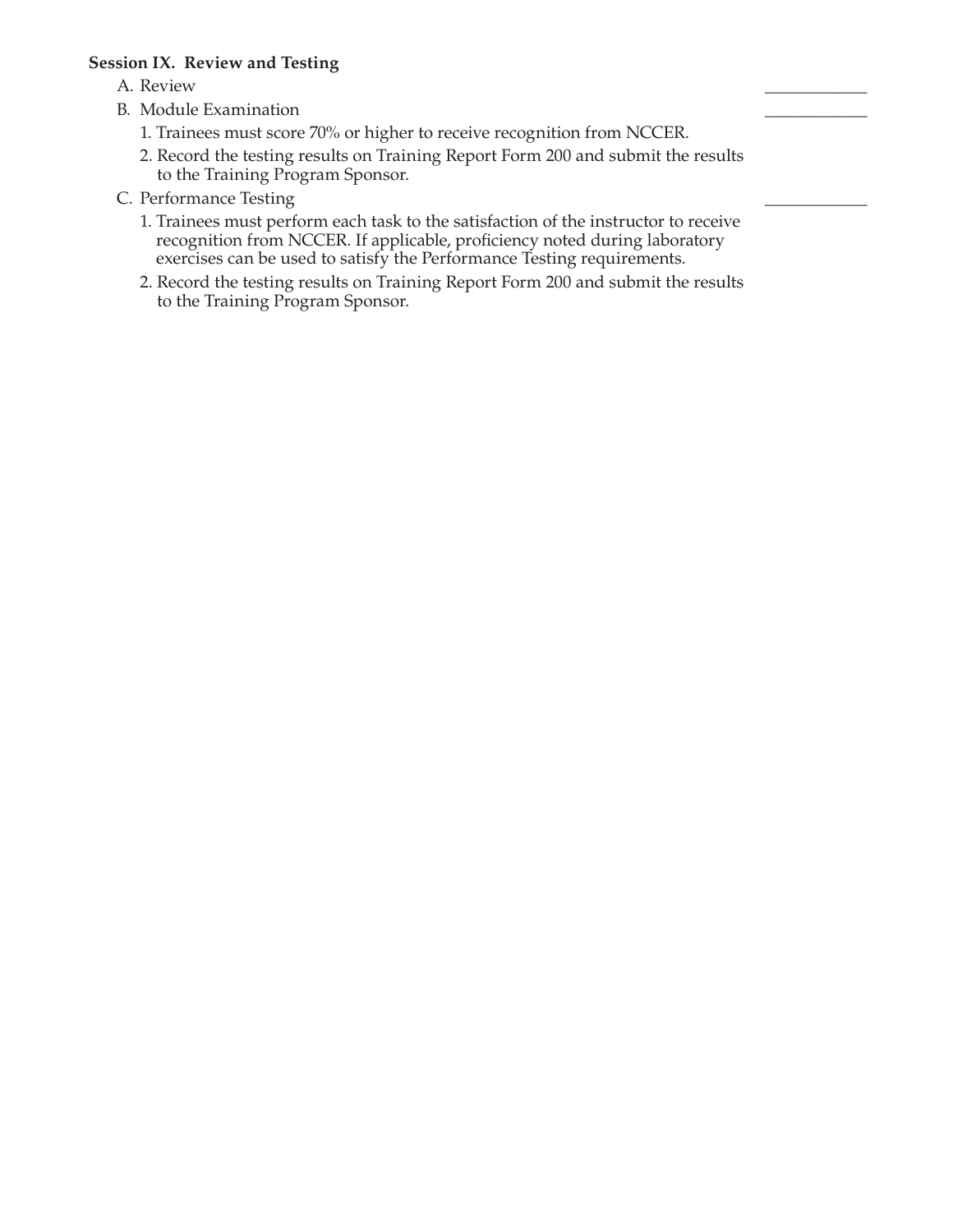#### Module Overview

This module introduces the trainee tower and exchanger components and their functions and the principles of the distillation process.

## Objectives

Upon completion of this module, the trainee will be able to do the following:

- 1. Explain basic refinery processes, vessel coding, and drums.
- 2. Identify and explain different types of distillation towers and their functions.
- 3. Identify and explain different types of distillation tower components and their functions.
- 4. Describe how heaters, heat exchangers, and coolers operate.
- 5. Explain catalytic cracking equipment and operations.
- 6. Explain vessel and exchanger drawings.

## Performance Tasks

Under the supervision of the instructor, the trainee should be able to do the following:

- 1. Identify the components of a tower.
- 2. Identify the components of an exchanger.
- 3. Read and interpret tower and exchanger drawings.

## Materials and Equipment

Markers/chalk Pencils and scratch paper Whiteboard/chalkboard *Boilermaking Level Three* PowerPoint® Presentation Slides (ISBN 978-0-13-266247-5) Multimedia projector and screen Computer Appropriate personal protective equipment Sample steam tables Examples of vessel codes Unlabeled photographs or drawings of the following: Distillation tower components Examples of towers and cutaways showing their components Common exchanger cutaway drawings showing components

Catalytic cracking equipment cutaway drawings Drawing of common exchanger Project drawings of towers and exchangers As available: Access to a distillation tower area Access to a maintenance area where tower component work is being done Access to an area where exchangers are being worked on Examples of : Bubble, sieve, valve, and dual flow trays Samples of packing Samples of catalytic materials Module Examinations\* Performance Profile Sheets\*

\* Single-module AIG purchases include the printed exam and performance task sheet. If you have purchased the perfect-bound version of this title, download these materials from the IRC using your access code.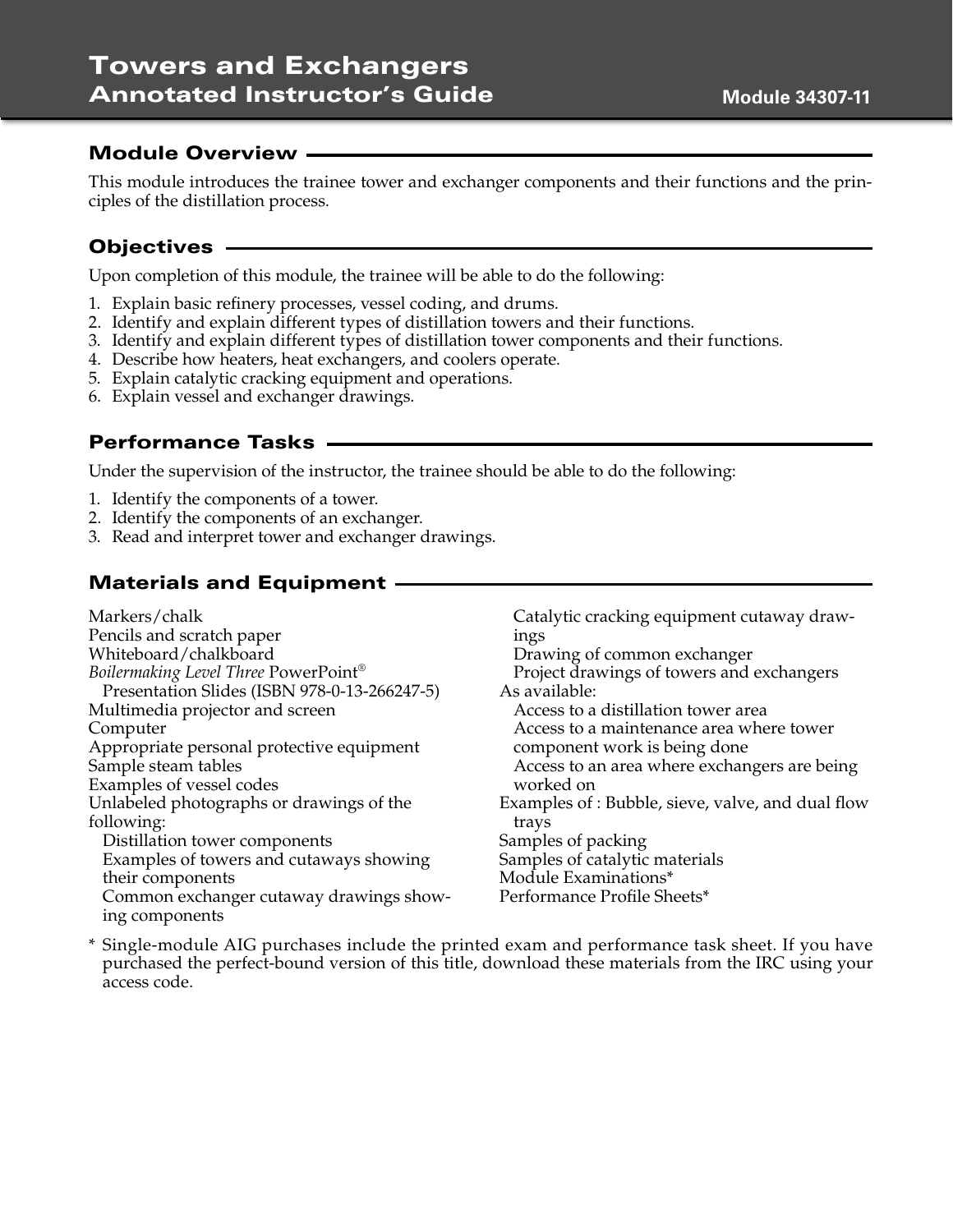## Safety Considerations

Ensure that the trainees are equipped with appropriate personal protective equipment and know how to use it properly. Review safety guidelines associated with working on or near distillation towers, heat exchangers, and other components. Emphasize the importance of proper housekeeping.

# Additional Resources

This module presents thorough resources for task training. The following resource material is suggested for further study.

*Steam, Its Generation and Use*. S.C. Stultz and J.B. Kitto. Barberton, OH: The Babcock and Wilcox Company.

## Teaching Time for This Module

An outline for use in developing your lesson plan is presented below. Note that each Roman numeral in the outline equates to one session of instruction. Each session has a suggested time period of 2½ hours. This includes 10 minutes at the beginning of each session for administrative tasks and one 10-minute break during the session. Approximately 25 hours are suggested to cover *Towers and Exchangers*. You will need to adjust the time required for hands-on activity and testing based on your class size and resources. Because laboratories often correspond to Performance Tasks, the proficiency of the trainees may be noted during these exercises for Performance Testing purposes.

**Topic Planned Time**

# **Sessions I and II. Introduction; Refinery Overview; Vessels; Drums; Towers, Part One**

A. Introduction

| B. Overview of the Refinery Process                                                                     |  |
|---------------------------------------------------------------------------------------------------------|--|
| 1. Properties of Water                                                                                  |  |
| 2. Pressure-Temperature Relationships                                                                   |  |
| 3. Steam Cycle Principles of Operation                                                                  |  |
| 4. The Refinery Process                                                                                 |  |
| C. Vessels                                                                                              |  |
| 1. Coded                                                                                                |  |
| 2. Noncoded                                                                                             |  |
| D. Drums                                                                                                |  |
| E. Towers                                                                                               |  |
| 1. Main Components of Towers                                                                            |  |
| F. PT/Laboratory                                                                                        |  |
| Have trainees identify the components of a tower. This laboratory corresponds<br>to Performance Task 1. |  |
| <b>Session III. Towers, Part Two</b>                                                                    |  |
| A. Towers                                                                                               |  |
| 1. Types of Towers                                                                                      |  |
| 2. Feed Types and Tower Styles                                                                          |  |
| 3. Maintenance Precautions for Working in Towers                                                        |  |
|                                                                                                         |  |